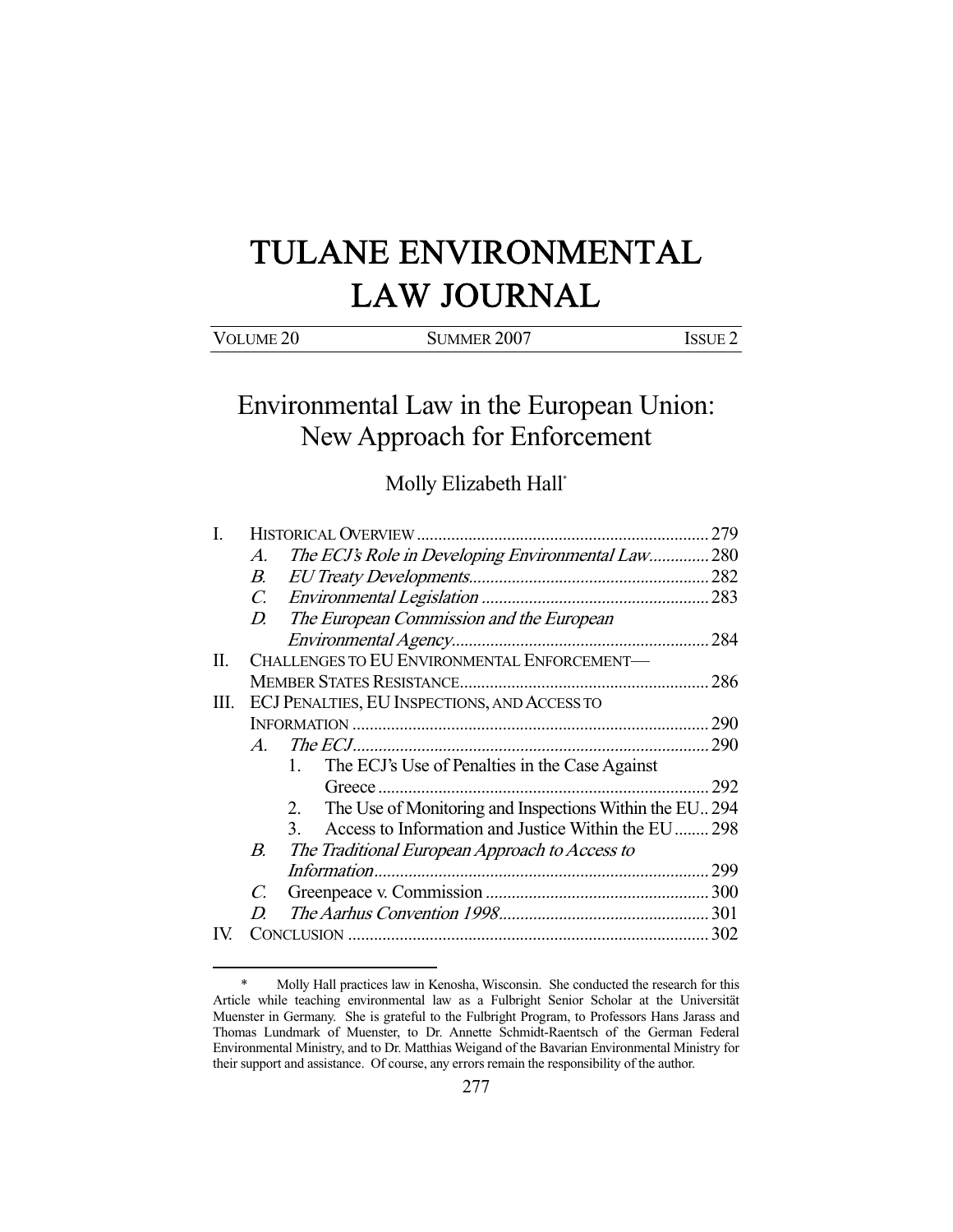The European Union is indeed becoming "an ever closer union among the peoples of Europe."<sup>1</sup> One reflection of that integration is Europeans' willingness to accept and implement European Union (EU) policy on areas peripheral to the Community's original mandate, such as EU environmental policy. Up until the last eight years, Europeans had issued a great deal of environmental legislation, but had balked at thorough-going enforcement of those laws. Since 1998 however, the EU has taken three significant steps that signal a willingness to enforce EU environmental laws: judicial enforcement with the threat of sanctions; central coordination of inspections and monitoring; and new legislation on public access to environmental information. This Article examines these three areas of enforcement and how they represent a major change in EU policy.

 These signs of a willingness to enforce a Community environmental policy are consistent with Europeans becoming willing to speak with a common voice on monetary policy, foreign policy, and constitutional objectives. In the 1992 meetings on the EU's Maastricht Treaty, or Treaty on European Union (TEU), Europeans concluded a Common Foreign and Security Policy, which although criticized for its lack of resolve in responding to major crises such as Kosovo and Iraq, has been seen as a success with its Rapid Response Force, its Euro Corps and its coordinated aid efforts.<sup>2</sup> On January 1, 2002, the EU began to coin its own currency, the Euro.<sup>3</sup> In 2003, the EU submitted a Constitution for ratification, which while overly ambitious and initially rejected by EU citizens, nevertheless represented a dramatic step towards integration.<sup>4</sup> In 2004, the fifteen member states of the EU accepted ten additional members to become a union that would include almost all of Europe.<sup>5</sup>

 Since the 1980s, EU legislators had issued a great deal of legislation harmonizing EU environmental law. However, *enforcement* of environmental laws within the EU remained, at least until recently, a

 <sup>1.</sup> Treaty on European Union (or Maastricht Treaty), ratified in 1992, and enacted in 1993, art. 1, Feb. 7, 1992, 1997 O.J. (C 191) [hereinafter TEU].

 <sup>2.</sup> JOHN MCCORMICK, THE EUROPEAN UNION 90 (3d ed. 2004). According to McCormick, the continuing weaknesses in European foreign policy were demonstrated by the halfhearted response to security problems in 1998 such as the U.S.-led attempts to put pressure on the Iraqi regime and the violent suppression by the Yugoslav government of the Albanian secession movement in Kosovo.

 <sup>3.</sup> Id. at 96-97. All but three of the fifteen member states opted to turn in their currencies for Euros, with Denmark, Britain, and Sweden opting out following national referenda.

<sup>4.</sup> Id. at 93. Euroskeptics argued that the draft constitution gave the EU too much power, especially in the field of common foreign and security policy.

 <sup>5.</sup> Two more countries became EU members in 2007. Gareth Harding, Bulgaria, Romania Join EU, WASH.TIMES, Jan. 1, 2007, at A1.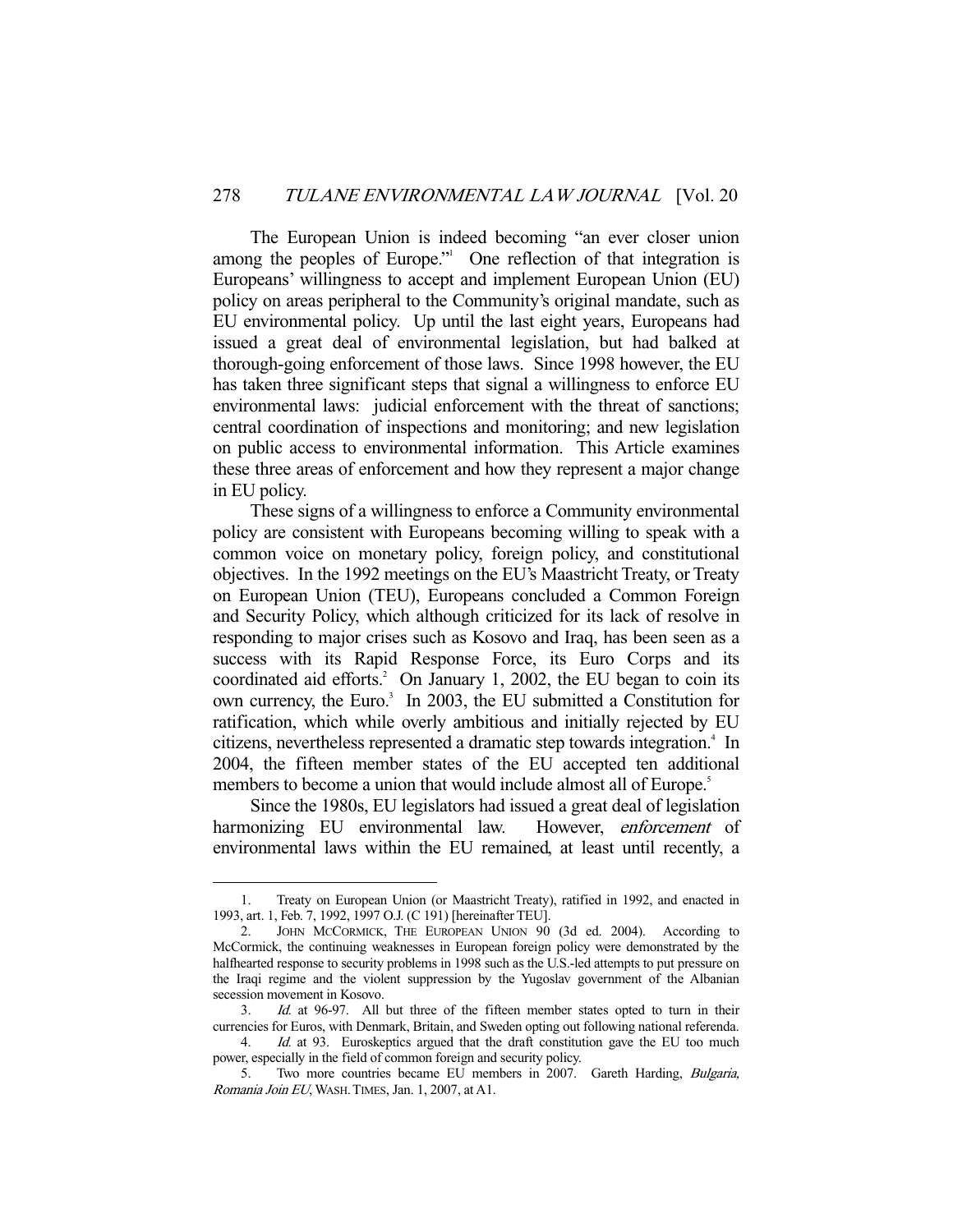separate question. From the outset of efforts to form a limited union for the movement of goods, Europeans perceived environmental law as outside the economic objectives for the European Community. Indeed, asking member states to enforce compliance with environmental regulations tested European resolve to become part of "an ever closer union."6 As European integration has recently deepened, so has comfort with the enforcement of EU law. In this way, the topic of recent EU enforcement of environmental law becomes a window through which Americans may view larger questions of European integration.

 This Article traces the development of EU environmental law and policy and the challenges inherent in the implementation within the EU, and then identifies the legal elements essential to enforcement of environmental law, evaluating the recent developments of each within the EU. The three developments that show a changed approach to environmental enforcement are: (1) the use of sanctions by the European Court of Justice (ECJ) in enforcing violations in the case against Greece, (2) inspections and access to environmental information by central EU authorities, and (3) the legislation inspired by the Aarhus Convention on access to environmental information and to the courts by the public within the EU.

Scholarship in the area of European environmental law is strong.<sup>7</sup> However, little has been written on the recent developments in EU environmental *enforcement* and what they signify for European integration. By examining recent European environmental case law and legislative developments, as well as the EU's political context, this article should provide illumination on the dramatic shift that enforcement of EU environmental law is taking.

#### I. HISTORICAL OVERVIEW

-

 Critical to understanding the history of enforcement of environmental law within the EU is the historical context of integration in which this legal policy has developed. The EU is a supranational, treaty-based organization consisting of four central institutions: the European Commission, the European Parliament, the European Council of Ministers, and the ECJ.<sup>8</sup>

 <sup>6.</sup> TEU art. A. The preamble for the Treaty on European Union states that it "is resolved to the process of creating an ever closer union among the peoples of Europe."

 <sup>7.</sup> To name only a few, Ludwig Krämer, Jan Jans, Eckard Rehbinder, and Gerd Winter have all published a number of articles and books on the subject of European environmental law.

 <sup>8.</sup> These four institutions were established by article 4(1) of the EC Treaty.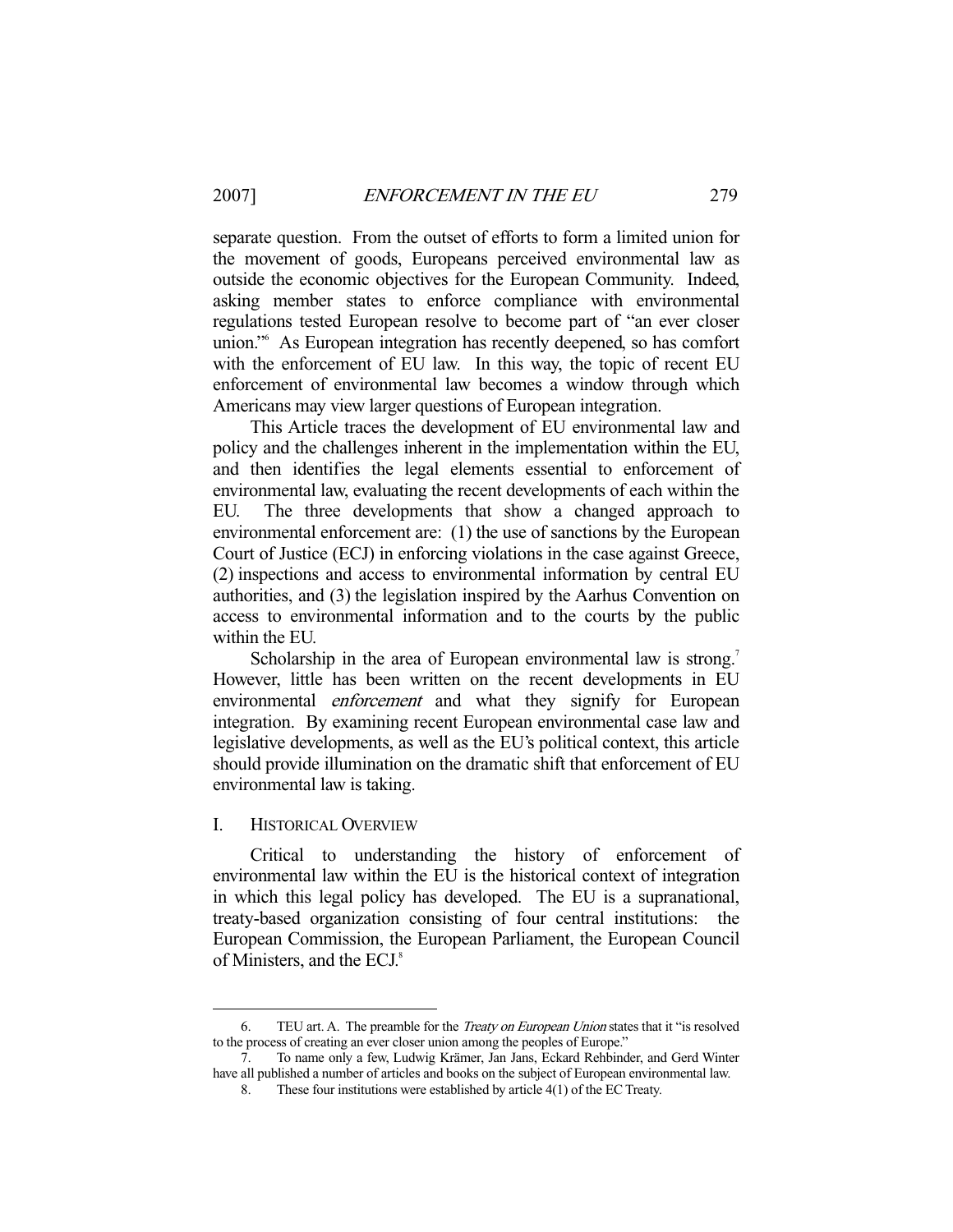What is now called the EU began after World War II with the establishment of the Council of Europe in 1949 and the Coal and Steel Community in 1951.<sup>9</sup> In 1957, the six member countries formed the European Economic Community (EEC) pursuant to the Treaty of Rome, or the EEC Treaty.<sup>10</sup> This "extended customs market," as it was called, was dedicated to the creation of a common market and to the harmonization of the six member countries' economic policies.<sup>11</sup>

 Seeing their common interests furthered by a reduction of trade barriers, the original six member states of the European Economic Community were willing to tolerate central enforcement of laws and policies to the extent that this enforcement harmonized trade, but it would be years before they would become interested in a joint environmental policy, let alone the enforcement of environmental laws. The Treaty of Rome, in article 30, provided one of the early tools for harmonization by forbidding undue restrictions on trade, and by authorizing the ECJ to rule on the member states' compliance with various treaty obligations, suggesting that EC law was superior to national law.<sup>12</sup>

# A. The ECJ's Role in Developing Environmental Law

 The ECJ has been seen as one of the most important institutions of European integration $13$  and is one of the most significant institutions for establishing member state compliance with Community law, including Community environmental law. Charged with interpretation and application of the treaties, the Court is the supreme legal body of the  $\overline{EU}^{14}$ 

 The European Community (EC) promulgated its first environmental laws in the context of removing trade barriers. However, as the entity responsible for interpreting and implementing the treaties establishing the European Community and ensuring compliance by the member states, the ECJ made clear that it would not let stand national environmental policies if those policies were primarily trade barriers in disguise.<sup>15</sup> Thus, the ECJ was strict in monitoring whether member states' national environmental policies violated the nondiscrimination

<sup>9.</sup> McCormick, *supra* note 2, at 43-54.

 <sup>10.</sup> Id.

 <sup>11.</sup> Treaty Establishing the European Economic Community (EEC), 25 Mar. 1957 [hereinafter EEC Treaty].

 <sup>12.</sup> EEC Treaty arts. 226-29.

<sup>13.</sup> MCCORMICK, *supra* note 2, at 173.

 <sup>14.</sup> Id. at 184.

 <sup>15.</sup> Id. at 245-47.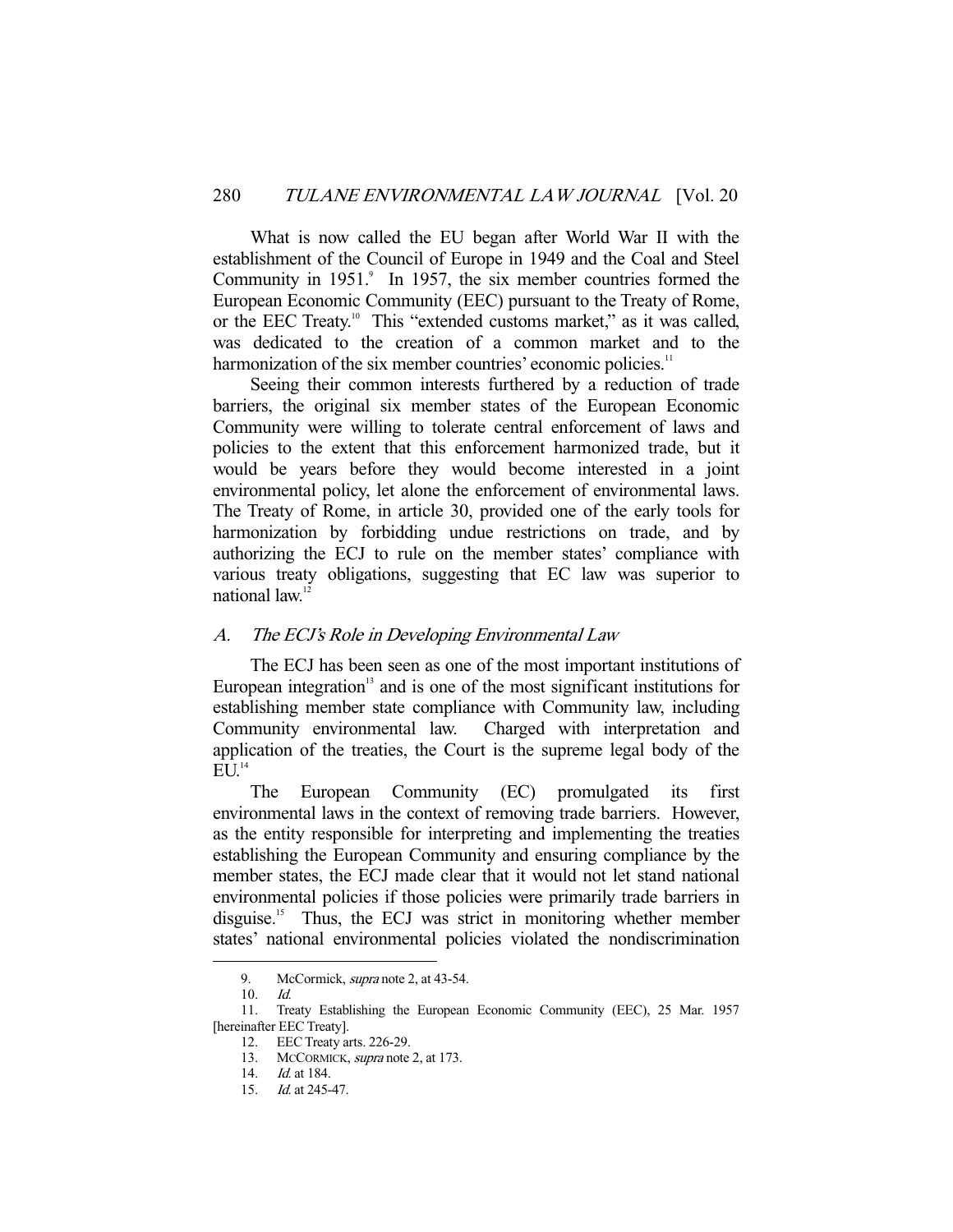standard embodied in article 30 of the Treaty. In the 1974 Dassonville case, the ECJ held that "all trading rules enacted by Member States which are capable of hindering, directly or indirectly, actually or potentially, intra-Community trade are to be considered as measures having an effect equivalent to quantitative restrictions."<sup>16</sup>

In the 1979 Cassis de Dijon case, the ECJ modified the approach taken in the 1974 Dassonville case by balancing national health, safety and environmental concerns against trade interests.<sup>17</sup> In Cassis de Dijon, the ECJ established the principle of mutual recognition, under which a product made and sold legally cannot be barred by another member state, and examined the member states' justification for the regulation that allegedly hindered intra-Community trade.<sup>18</sup> In this sense, this case was significant for Community integration and indicated the balancing approach the ECJ would take to member states' health and environmental measures.

In the 1988 Danish Bottles case, the ECJ extended this balancing test to balance the Community interests of fostering trade and national interests of protecting the environment. The Commission had brought Denmark to the ECJ, arguing that a Danish law requiring that beer sold in Denmark be sold only in a standard size recyclable bottle provided an unfair trade advantage to the Danes and negatively impacted intracommunity trade.<sup>19</sup> The Commission argued that the Danish regulation on beer bottles had no public health justification and was solely for the purpose of protecting the environment.<sup>20</sup> The ECJ ruled that the requirement that producers use only the approved containers was "disproportionate to the objective pursued," and disruptive of free trade.<sup>21</sup> Significantly, the Court sanctioned the interference with trade for environmental protection, as long as Denmark set limits on the interference, further opening the door to national environmental legislation. $^{22}$ 

 Given that the first EC environmental cases involved a conflict between Community trade interests and member state regulations based on public welfare, it is not surprising that, for the early years, ECJ decisions were protective of trade interests at the cost of environmental

 <sup>16.</sup> Case 8/74, Procureur du Roi v. Band Dassonville, 1974 E.C.R. 837, 852.

 <sup>17.</sup> Case 120/78, Cassis de Dijon, 1979 E.C.R. 649.

<sup>18.</sup> *Id.* at 662.

 <sup>19.</sup> Case 302/86, Commission v. Denmark, 1988 E.C.R. I-4607.

<sup>20.</sup> *Id.* at 4628.

<sup>21.</sup> *Id.* at 4632.

 <sup>22.</sup> See Kenneth Lord, "Bootstrapping an environmental" Policy from an Economic

Covenant: The Teleological Approach of the ECJ, 29 CORNELL INT'L L.J. 571, 590 (1976).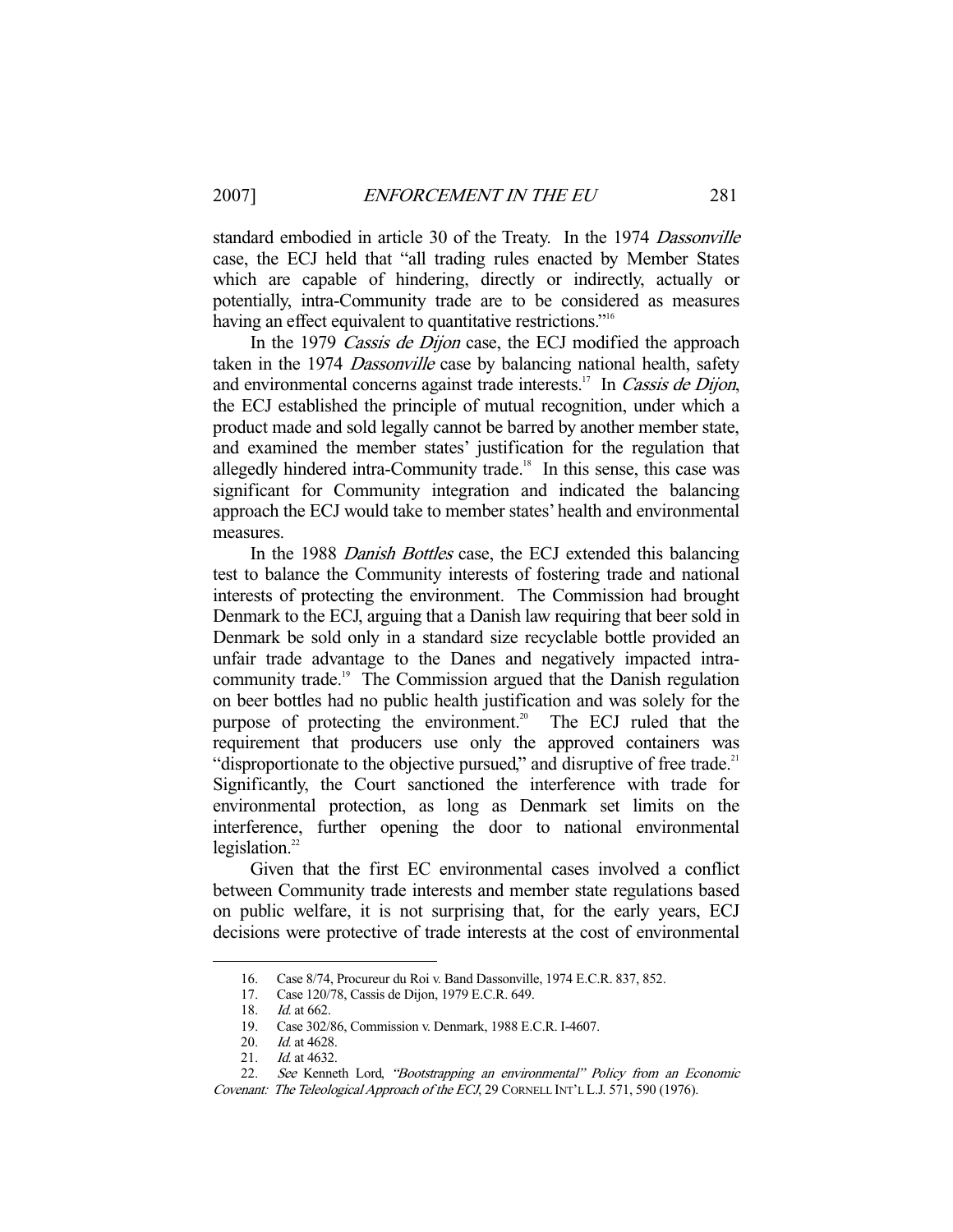goals.23 Later, once the Community had established environmental directives, ECJ decisions would show the Court to be protective of Community environmental law as an instrument of integration. $24$ Nevertheless, these early ECJ decisions show that the ECJ was willing to recognize environmental protection as important to the harmonization of European Community law long before the EC Treaty had established an express legal basis for environmental law.

# B. EU Treaty Developments

 The foundations of EU law are based upon the treaties, which set out the goals and principles of European integration and the limits on the member states.<sup>25</sup> Europeans first provided explicit legal authority to environmental protection in the Single European Act (SEA) of 1987.<sup>26</sup> Acclaimed as the single most significant step in European integration, the SEA was the first of the treaties to explicitly acknowledge environmental protection.<sup>27</sup> The SEA set the goal of removing all fiscal, physical, and technical barriers to trade in which the "free movements of goods, persons, services and capital" would be assured.<sup>28</sup> The SEA was significant for environmental policy in that it changed the votes necessary for passing most environmental laws from an absolute to a qualified majority.<sup>29</sup> With its enactment, the twelve member states agreed to accept 282 new pieces of legislation, many of them on matters outside trade, such as environmental protection.<sup>30</sup>

 The 1992 ratification of the TEU extended explicit EU jurisdiction beyond purely economic matters, articulated the importance of integrating environmental objectives, and declared that EU environmental policy "shall aim at a high level of environmental protection taking into account the diversity of situations in various areas

- 28. MCCORMICK, *supra* note 2, at 83.<br>29. Scott, *supra* note 26, at 7.
- Scott, *supra* note 26, at 7.

<sup>23.</sup> David Baldock & Edward Keane, Incorporating Environmental Considerations in Common Market Arrangements, 23 ENVTL.L. 575, 584-605 (1993).

 <sup>24.</sup> Id.

 <sup>25.</sup> The 1951 Treaty of Paris, the two treaties of Rome of 1957, the Single European Act of 1987, TEU, and the 1997 Treaty of Amsterdam. MCCORMICK, supra note 2, at 112. At present the EU Treaties remain in force until the draft Constitution proposed in 2003 is ratified by the member states. See Marcus G. Puder, Constitutionalizing Government in the European Union: Europe's New Institutional Quartet Under the Treaty Establishing a Constitution for Europe, 11 COL. EUR. LAW 77 (2004-05).

<sup>26.</sup> JOANNE SCOTT, E.C. ENVIRONMENTAL LAW 4 (1998).

 <sup>27.</sup> Id.

 <sup>30.</sup> JOHN MCCORMICK, THE EUROPEAN UNION: POLITICS AND POLICIES 66 (2d ed. 1999); see Molly Hall, European Integration vs. State Sovereignty, in GERMANY IN TRANSITION 39, 42 (G. Mattox, G. Oliver & J. Tucker eds., 1999).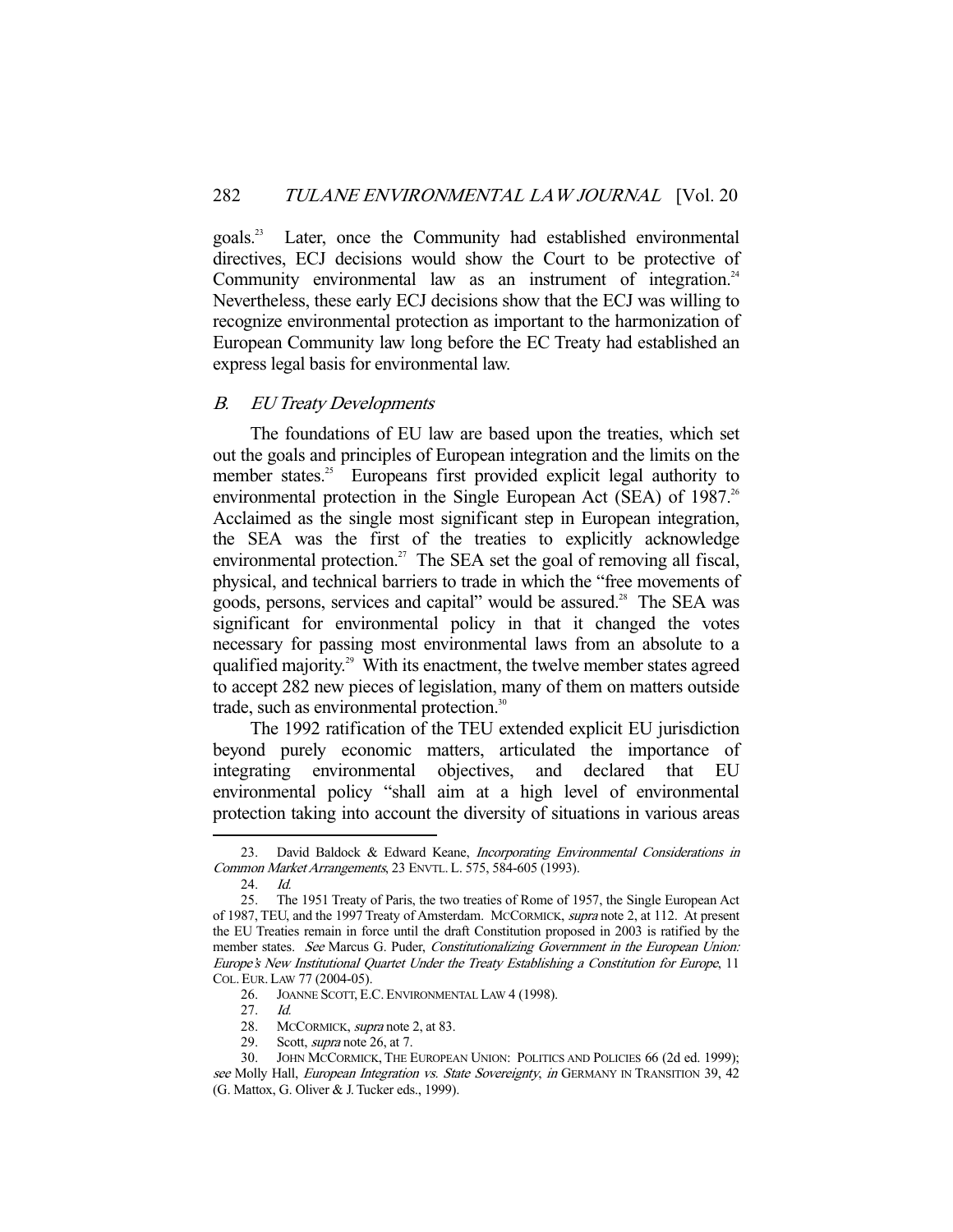of the Community."31 Significantly, article 171 of the TEU extended the ECJ's jurisdiction to enable it to impose fines upon member states for failure to comply with Court judgments, most notably in the environmental arena.<sup>32</sup> The Treaty of Amsterdam of 1997 provided that the European Council, Commission and Parliament must consider environmental protection on all harmonization measures.<sup>33</sup> The Treaty of Nice of 2001 stated that a high level of environmental protection must be integrated into EU policies. $34$  Thus, over time, we see the European treaties, like the ECJ, validating the concepts of integration and environmental protection.

#### C. Environmental Legislation

 During the late 1980s and 1990s, environmental objectives quickly gained legitimacy in Community legislation issued in the form of regulations and directives.

 The European Commission initiates EU legislation and the European Parliament and the European Council then enact that legislation in one of five different forms, the most important of which are regulations and directives. Regulations are directly binding in that they do not need to be implemented by the member states to be turned into national law. Directives, on the other hand, give member states a specified time to implement the directive into national law.<sup>35</sup>

 By 1992, the Community had issued 220 directives dealing with the environment. $36$  By 2002, the Community had twice as many environmental directives.<sup>37</sup> The European Commission created the Environmental Directorate General (formerly DGXI) to assist member states in implementing these directives in 1981. Having the Commission to assist did not ensure member state environmental enforcement, however. Implementation of the new EC directives by the member states

 <sup>31.</sup> TEU art. 130r, 1992 O.J. (C 191) 28; EC Treaty art. 174.

 <sup>32.</sup> EC Treaty art. 228.

 <sup>33.</sup> Treaty of Amsterdam Amending the Treaty on European Union, the Treaties Establishing the European Communities and Certain Related Acts, Oct. 2, 1997, 1997 O.J. (C 340) 1 [hereinafter 1997 Treaty of Amsterdam]; Treaty of Nice Amending the Treaty on European Union, the Treaties Establishing the European Communities and Certain Related Acts, Feb. 26, 2001, 2001 O.J. (C 80) 1 [hereinafter 2001 Treaty of Nice].

 <sup>34. 1997</sup> Treaty of Amsterdam; 2001 Treaty of Nice.

 <sup>35.</sup> ELSPETH DEARDS, EUROPEAN UNION LAW TEXTBOOK 47 (2004).

 <sup>36.</sup> LUDWIG KRÄMER, FOCUS ON EUROPEAN ENVIRONMENTAL LAW (1992).

 <sup>37.</sup> Christoph Demmke estimates that by 2002 there were 250 "legal acts" and 500 environmental directives. Christoph Demmke, Trends in European Environmental Regulation: Issues of Implementation and Enforcement, in 3 Y.B. EUR. ENVTL. L. 329, 343 (H. Somsan ed., 2003).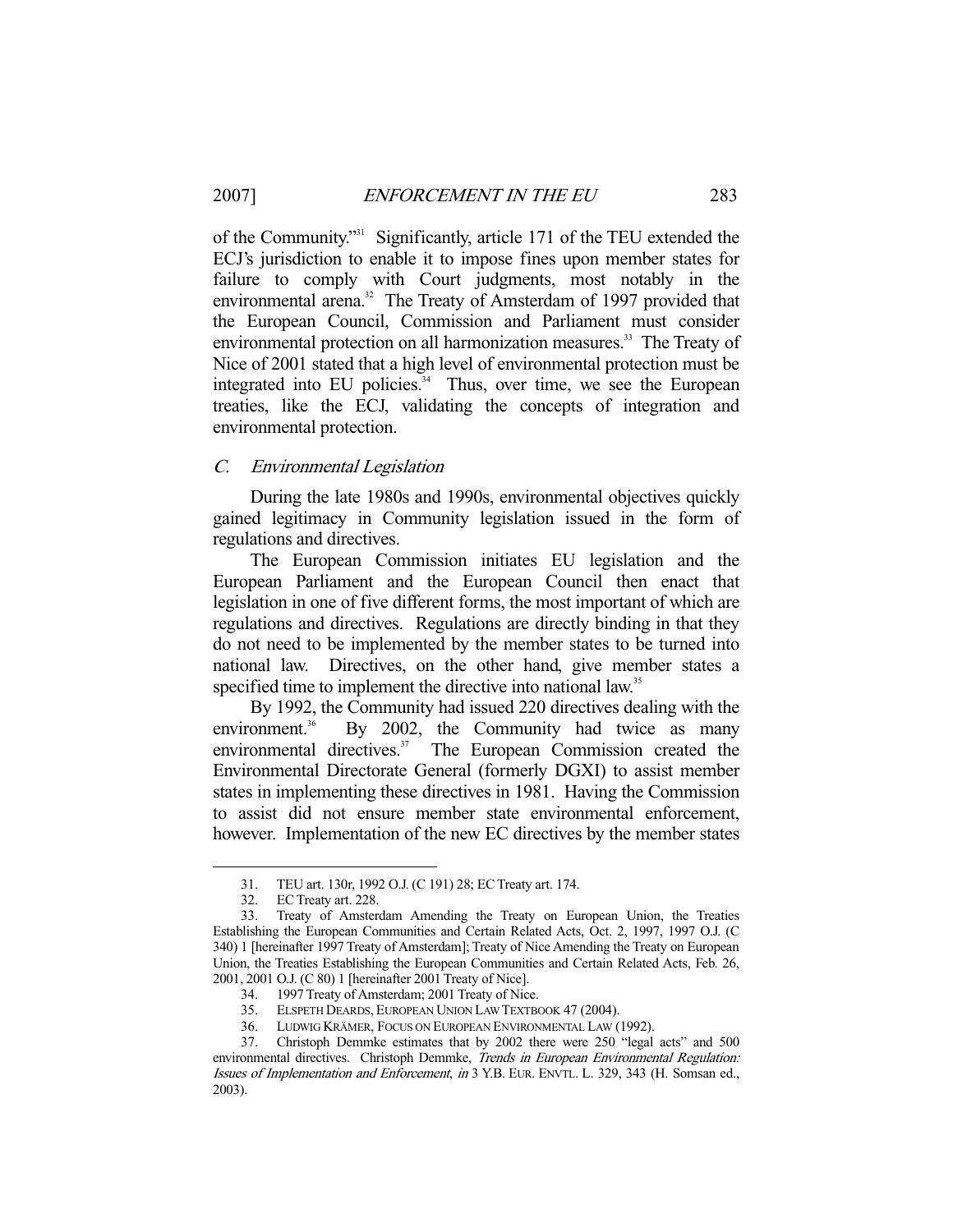was typically late and imprecise, and the Commission's tools (information gathering, monitoring, inspections) remained inadequate.<sup>38</sup> To this day, some member states do not have environmental reporting systems in place that can statistically measure the breaches.<sup>39</sup> This means that the exact dimensions of the implementation and enforcement deficits can not easily be quantified.<sup>40</sup>

# D. The European Commission and the European Environmental **Agency**

 The European Commission serves as the executive administrator, legislative engine, implementing agency, ambassador, and think tank for the EU.41 As the guardian of the Treaty, the European Commission is authorized to monitor member states' implementation and to bring enforcement actions against member states whose implementation is not timely or thorough enough.<sup>42</sup> The European Commission currently consists of 25 Commissioners, who are nominated by the member states and appointed by the European Council. With a staff of approximately 16,000 to 20,000 personnel for all areas, 500 of these Commission employees are devoted to environmental matters.<sup>43</sup> Approximately 200 of the 500 have college training, and 20 of the 200 employees work in environmental enforcement.<sup>44</sup> These 20 enforcement attorneys have staff support of three persons.<sup>45</sup> Typically, the Commission is responsible for some 12,000 cases currently running against member states, including 500 new cases brought every year.<sup>46</sup>

 The total Community expenses for the environment, including the Commission, the European Environmental Agency and the LIFE program were estimated to be approximately 600 million Euro per year in  $2000-2001$ <sup>47</sup> In comparison, during the same  $2000-2001$  period, the United States Environmental Protection Agency had 18,000 employees (over 35 times larger than the Commission's staff for the environment),

-

45. Interview with Ludwig Kramer in Brussels, Belgium (Feb. 19, 2001).

 <sup>38.</sup> Id. at 344.

 <sup>39.</sup> Id. at 334.

 <sup>40.</sup> Id.

 <sup>41.</sup> The College of Commissioners houses political appointees and the Directorate Generals and Services are staffed with career civil servants. Puder, supra note 25, at 104.

 <sup>42.</sup> EC Treaty arts. 211 (ex 155), 226 (ex 169), 228 (ex 171). Enforcement actions will be discussed in more detail in Part II.

 <sup>43.</sup> KRÄMER, supra note 36, at 35.

 <sup>44.</sup> Id.

<sup>46.</sup> Id.; see also KRÄMER, supra note 36, at 26.

<sup>47.</sup> Interview with Ludwig Krämer, supra note 45; see also KRÄMER, supra note 36, at 27.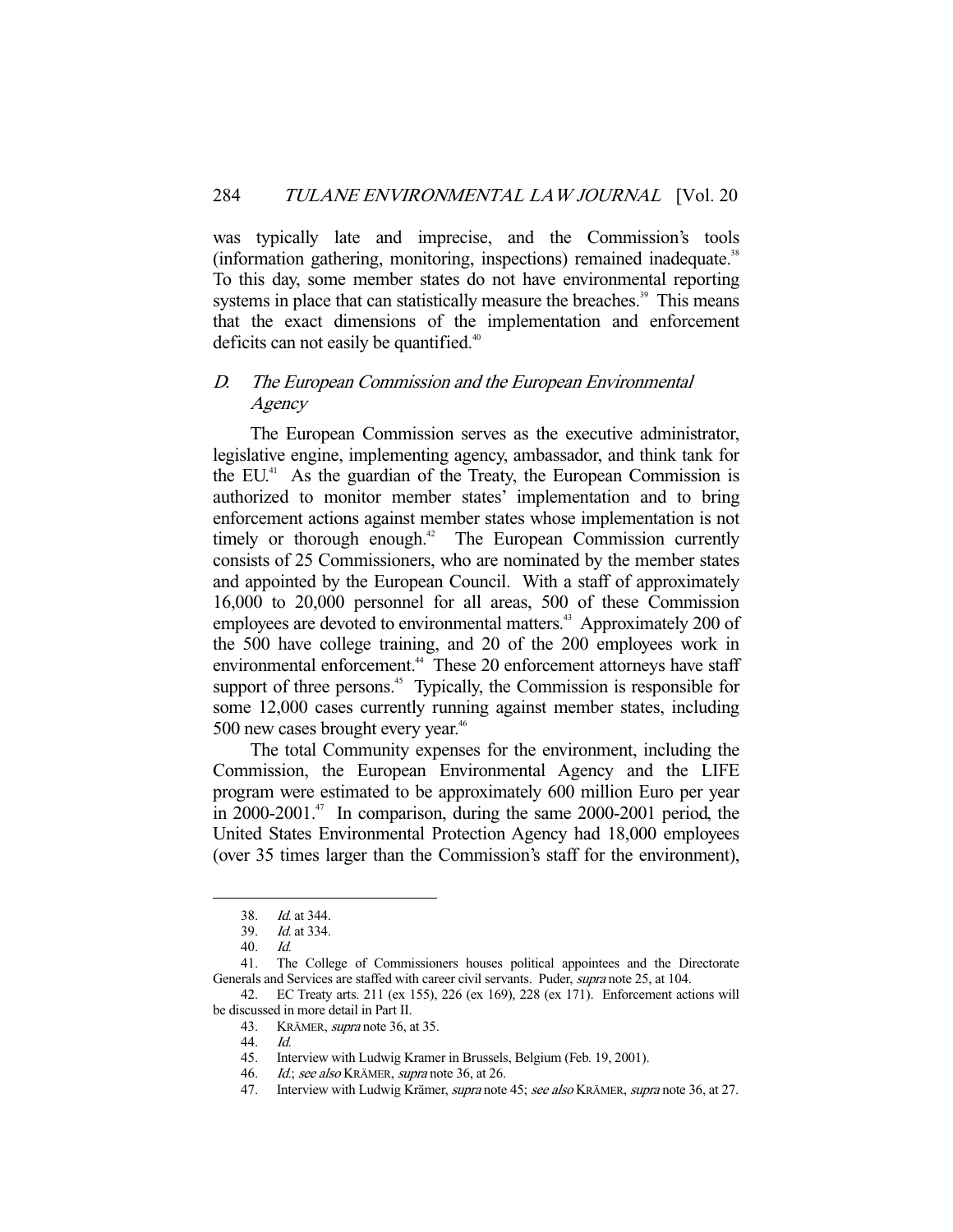with a budget of \$7.8 *billion*.<sup>48</sup> This does not include the budgets and staff of over 150 attorneys in the United States Department of Justice's Environmental Enforcement Section and the attorneys handling federal environmental cases in the United States Attorneys' Offices.<sup>49</sup>

 In 1990, the European Community created the European Environmental Agency (EEA), which became operational in 1993 with its seat in Copenhagen. With a mission of collecting, processing, and publishing information on the Community's environment, the EEA has a staff of approximately 100 persons, and a budget of 20 million Euros.<sup>50</sup> At the time of the EEA's creation, the European Parliament discussed whether the Agency would enforce application of the law, but consistent with the member states' reluctance to allow outside enforcement and monitoring, the question was postponed and is no longer discussed actively.<sup>51</sup>

 Despite other signs of change in the EU's approach to environmental enforcement, it is doubtful that the EU will significantly augment the resources allocated to EU environmental enforcement in the near future, as it grapples with the economic challenges posed by the integration of the ten to twelve newest member states. The historical reasons for Europeans' disinclination to distributing resources to environmental enforcement are discussed below.

 For many European policymakers, stricter national environmental laws in some member states would continue to be perceived as one of the barriers that the SEA had set out to remove to enable the free movement of goods, persons, services and capital.<sup>52</sup> This conflict between the free movement of goods, persons and services, and national environmental restrictions intensified following the economic recession of 2001 and the challenges attendant to the 2004 enlargement from fifteen to twenty-five

<sup>48.</sup> See EPA Web Site, http://www.epa.gov/epahome/aboutepa.htm (last visited Mar. 22, 2007). At the time of this writing, the EPA had approximately 18,000 employees nationally and had a requested budget of \$7.3 billion for 2007. See also James Lofton, *Environmental* Enforcement: The Impact of Cultural Values and Attitudes on Social Regulation, 31 ENVTL. L. REP. 10491 (2001).

 <sup>49.</sup> See U.S. Dep't of Justice, About Environment & Natural Resources Division, http://www.usdoj.gov/enrd/About\_ENRD.html (last visited Mar. 22, 2007); State of Wis. Dep't of Justice, Division of Legal Services, http://www.doj.state.wi.us/dls/environpro/ (last visited Mar. 22, 2007). The fifty state environmental agencies and state attorney general offices are dedicated to enforcement of state environmental laws.

 <sup>50.</sup> KRÄMER, supra note 36, at 40.

 <sup>51.</sup> Id.

<sup>52.</sup> Daniel Gros, Europe Needs the Single Market in Services, FIN. TIMES, Apr. 7, 2005, cmt. section, at 13.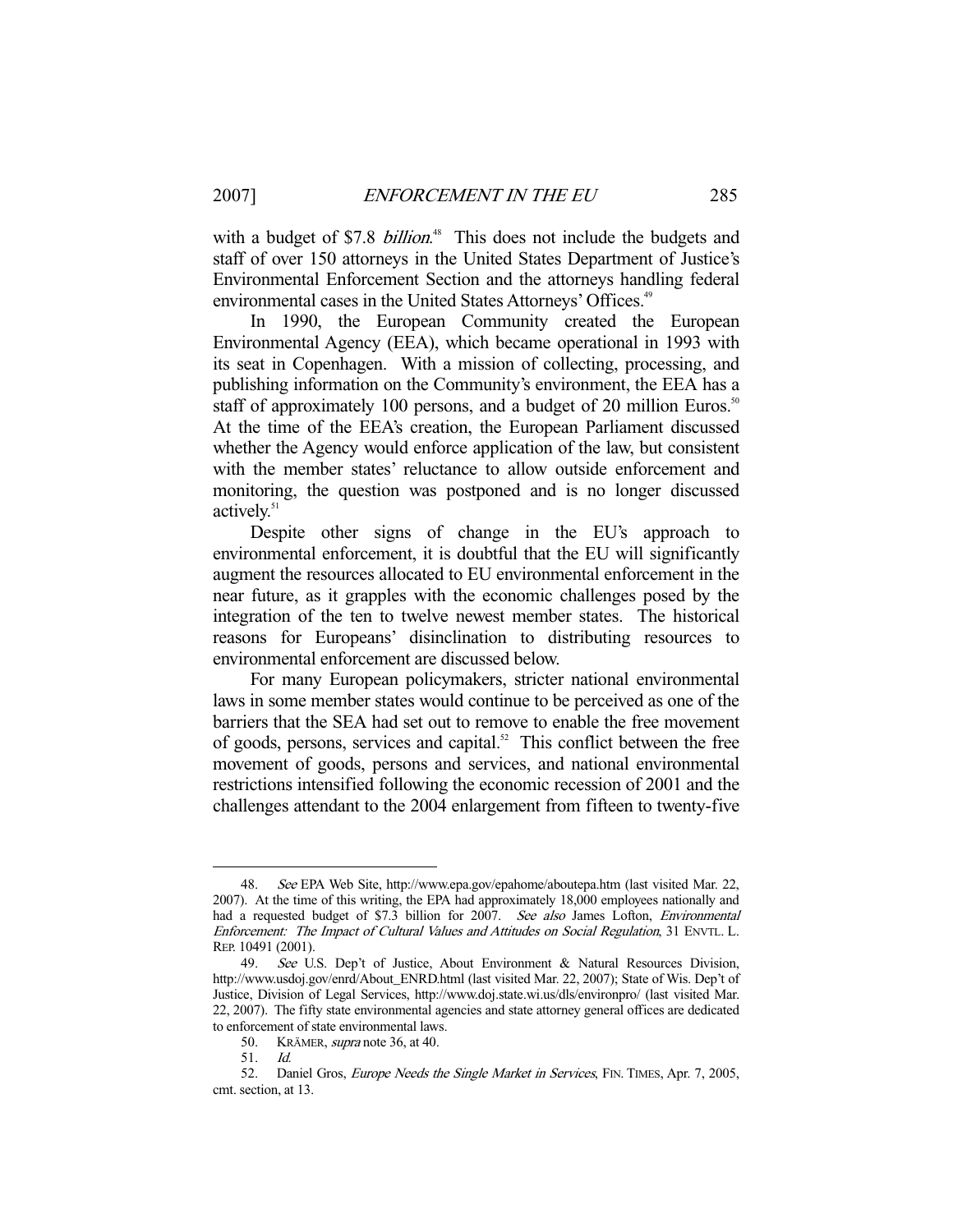member states.<sup>53</sup> As Europeans struggled with the challenges attendant to taking on ten new member states and drafting a constitution, some in the EU may push environmental protection laws to the back burner.

 Nevertheless, by the time of the 2004 enlargement, the European Community had legislated a great number of specific environmental laws, the TEU and Amsterdam treaties had provided new constitutional authorization for Community environmental law, and the ECJ had given judicial support for the concept of Community environmental protection in the court decisions. Even against this backdrop of institutional support for European environmental policies, some measure of member state resistance to enforcement may continue.

 The following Part explores the traditional reasons for member states' resistance to enforcement, and Part III looks at the way in which the ECJ, the Commission, and other EU institutions have responded.

# II. CHALLENGES TO EU ENVIRONMENTAL ENFORCEMENT—MEMBER STATES RESISTANCE

 In Europe and elsewhere, most environmental laws are structured to deter people from polluting or from harming the environment.<sup>54</sup> Once environmental laws have been legislated, codified, and harmonized, three major components are necessary for a system of enforcement. These components are: (1) the ability for judicial enforcement of the laws; (2) the ability for central oversight of the initial and ongoing implementation of the laws, including inspections and reporting; and (3) the transparency of the law and procedures and the ability of citizens to be involved in the oversight process. This Part looks at challenges from the member states in implementing Community environmental law, and the institutional response.

 Clearly the EU, a network of member states, is different from the United States, and their approaches to environmental enforcement reflect their different levels of integration. Since its creation in  $1970$ ,<sup>55</sup> the United States Environmental Protection Agency was given the authority to conduct inspections of individual facilities, and the Department of

<sup>53.</sup> See John Silberman, Does Environmental Deterrence Work? Evidence and Experience Say Yes, But We Need To Understand How and Why, 30 ENVTL. L. REPORTER 10523, 10524 (July 2000).

 <sup>54.</sup> See id.

 <sup>55.</sup> President Richard M. Nixon requested Congress assemble the EPA from parts of federal departments, bureaus, and administrations. See An Agency for the Environment, http://www.epa.gov/history/publications/origins6.htm (last visited Feb. 14, 2007).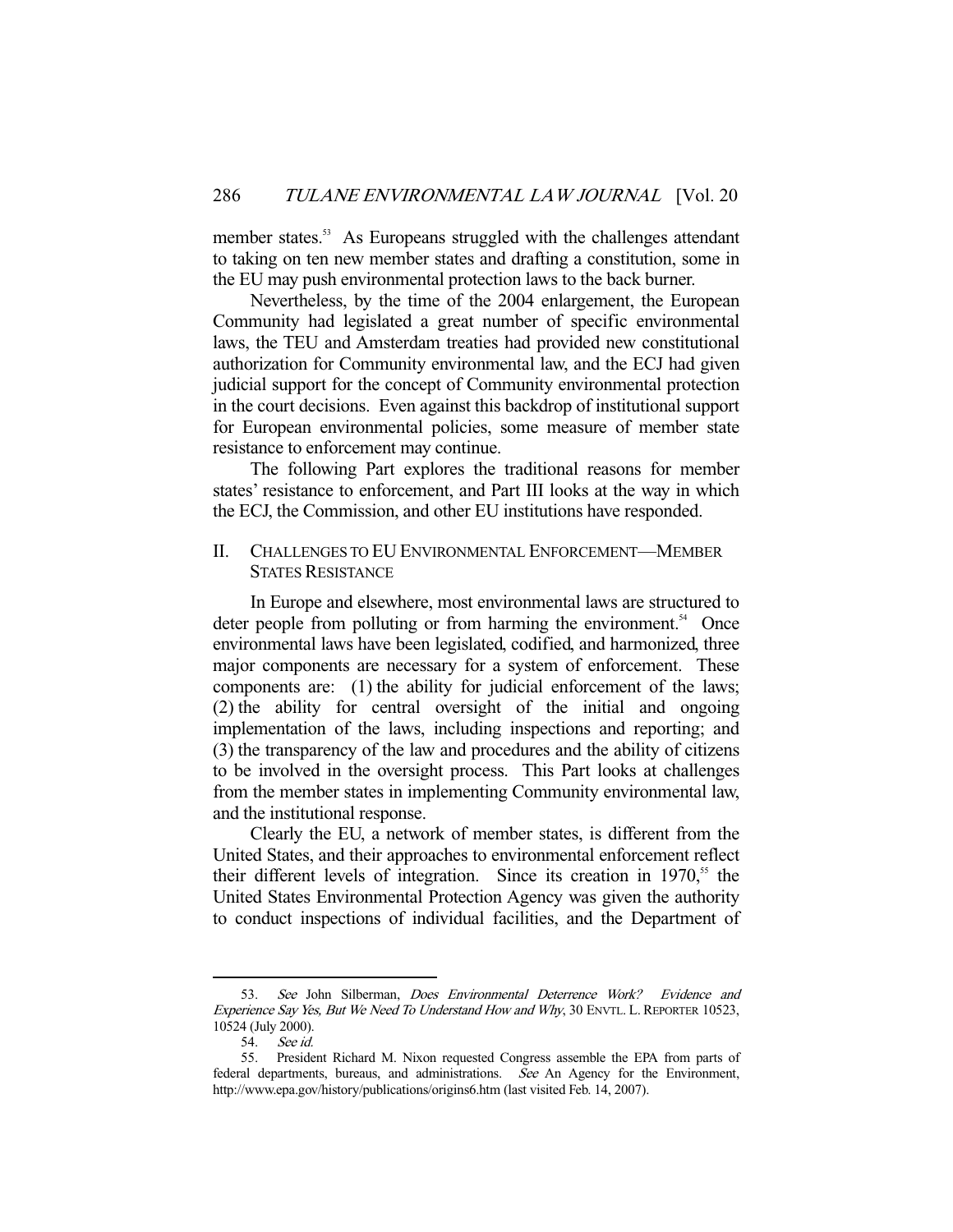Justice was authorized to bring legal enforcement on behalf of the EPA.<sup>56</sup> While the U.S. federal government is authorized to bring suit against states and municipalities to achieve compliance, its primary enforcement role is to pursue individuals and companies in violation of the Federal environmental laws. The primary purpose of the EU's Commission, however, is oversight of the *member states' implementation* of the law. In other words, the Commission monitors whether the member states have promptly and accurately transposed the European Community directives into their national laws.

 Traditionally, most Europeans viewed the EU as a group of states who have come together under a limited system of treaties and laws, with a common court for settling only some disputes.<sup>57</sup> With an elected Parliament, a budget, and a Commission that has full authority to oversee trade relations on behalf of all the member states, the EU has some elements of supranational government. Only in the last six years has there been real coordination on matters outside of trade such as foreign policy and a common currency. The EU member states still define themselves as sovereign nations, and retain elements of sovereignty, such as the power to make treaties and to maintain an independent military, levy taxes and have, at the time of this writing, separate constitutions.<sup>5</sup> With member states ceding EU institutions only limited authority, it is not surprising that EU institutions have been unsuccessful at enforcing environmental law, traditionally seen as a secondary matter.

 As the guardian of the Treaty, the job of ensuring enforcement of the law formally falls to the European Commission. The European Commission has been criticized for its reluctance to fulfill the role mandated by article  $211.^{59}$  Nevertheless, pursuant to article 175, it is the member states' duty to ensure implementation of the Community law.<sup>60</sup> According to the former director of Commission's Directorate on the Environment, Ludwig Krämer, the EC's implementation and enforcement problems can be attributed to a lack of political will and a resulting lack of resources.<sup>61</sup> One reason for this lack of political will has been the member states' unwillingness to cede sovereignty for

 <sup>56.</sup> This is not undermined by the fact that the fifty states also take an important role in enforcement.

<sup>57.</sup> See McCormick, *supra* note 2, at 8-9.

<sup>58.</sup> See MCCORMICK, *supra* note 2, at 11-12, 88-89.

 <sup>59.</sup> See Rhiannon Williams, Enforcing Environmental Law: Can the European Commission Be Held Accountable?, 2 Y.B.EUR.ENVTL. L. 271, 271-93 (2002).

 <sup>60.</sup> LUDWIG KRÄMER, E.C. ENVIRONMENTAL LAW 284 (1999).

 <sup>61.</sup> Krämer worked in the section of the Commission responsible for environmental law from the section's inception in 1973 until 2003. Interview with Ludwig Krämer, supra note 45.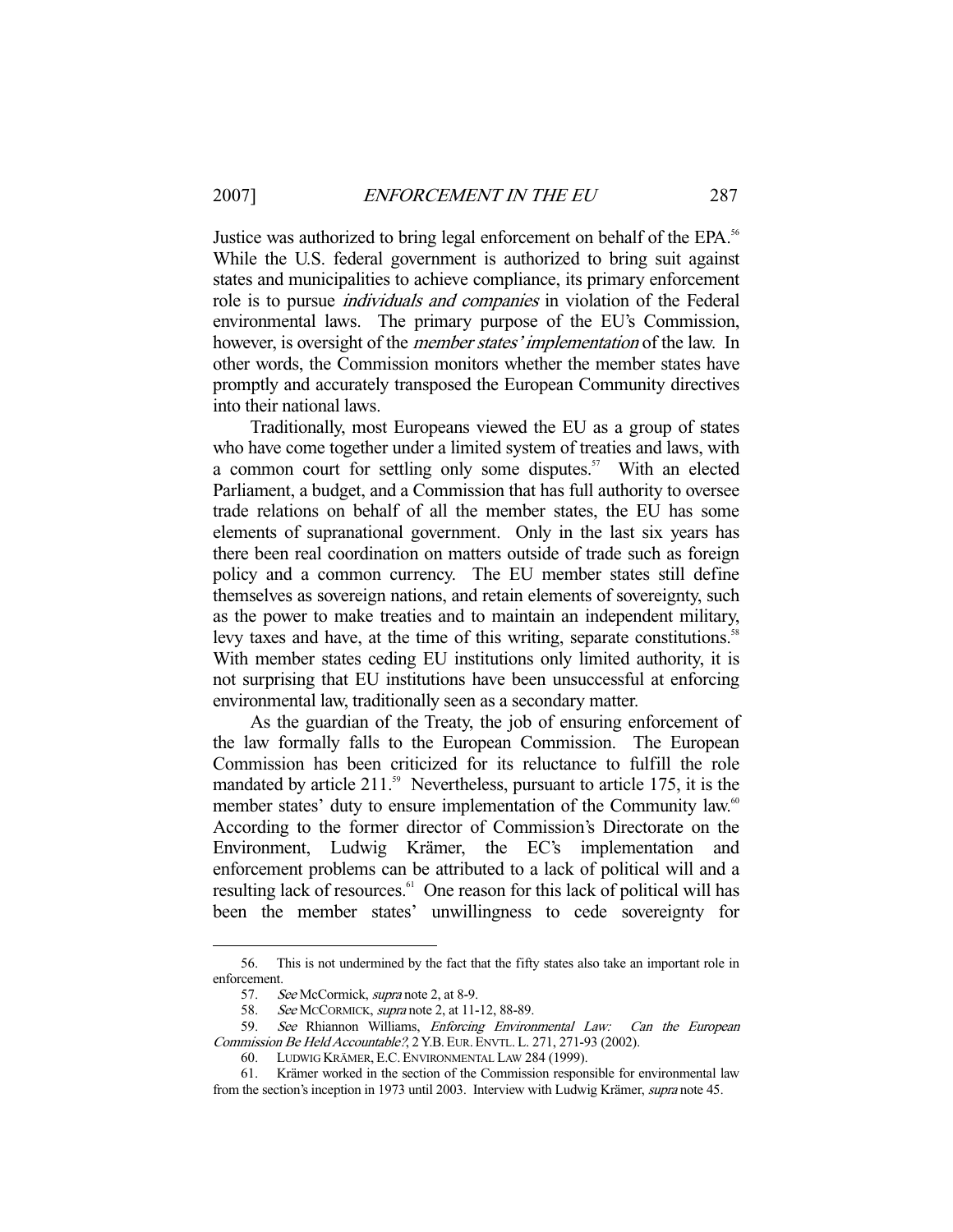environmental matters to central authorities in Brussels (the site of the European Commission and the European Council), Luxembourg (the site for the ECJ), and Strasbourg (one seat of the European Parliament).<sup>62</sup> While the member states have, from the beginning, accepted the Community's authority on trade issues, it has taken longer for many Europeans to concede that concerns such as environmental protection, that are collateral to trade, should be addressed at the European level. After fifty years of integration, many Europeans still feel that the institutions are distant from their local lives and concerns.<sup>63</sup>

 Similarly, in many of the member states the feeling persists that Community rules are "foreign laws." In addition to the perception that the EU is distant, there is the difficulty of legally integrating community environmental laws into what may be a longstanding and elaborate system of national rules built up over decades.<sup> $64$ </sup> Some member states have resisted implementation of EU directives because their legal structures lack "the procedural tradition" upon which the EU directives are based.<sup>65</sup> The consequence of this is that member states, such as Germany, have found themselves at odds with many of the procedurally oriented environmental directives, such as the directive requiring an integrated approach, the Integrated Pollution Prevention and Control (IPPC Directive); the directive on impact assessments; and most notably, directives allowing access to information on the environment.<sup>66</sup> Additionally, many Europeans believe that environmental protection should be addressed at the most local level possible. This concern is addressed with the principle of subsidiarity, which maintains that the Community shall take action to the extent to which the Community's objectives can be attained better at the community level than at the level of the individual member states. The principle of subsidiarity was first introduced to the E.C. Treaty in 1987.<sup>67</sup>

 In addition to incompatible legal structures, many Europeans have not had the resources to implement environmental directives. Leaders in

 <sup>62.</sup> Ludwig Krämer, Deficits in the Implementation and Enforcement of European Community Environmental Law and Their Cases, in THE IMPLEMENTATION AND ENFORCEMENT OF EUROPEAN ENVIRONMENTAL LAW 7 (Gertrude Luebbe-Wolffe ed., 1996).

 <sup>63.</sup> Concerns with the "democratic deficit" of the European Union are well documented. In addition to the general lack of transparency, Europeans criticize the fact that the European Parliament, the only democratically elected EU body, has only limited powers. See MCCORMICK, supra note 2, at 124, 134, 282-83.

 <sup>64.</sup> KRÄMER, supra note 36, at 6.

<sup>65.</sup> Demmke, *supra* note 37, at 338.

 <sup>66.</sup> Directive 96/61, 1996 O.J. (L 257) 26; Directive 85/337, 1985 O.J. (L 175) 40; Council Directive 90/313, 1990 O.J. (L 158) 56; Council Directive 2003/4, 2003 O.J. (L 41) 26.

 <sup>67.</sup> E.C. Treaty art. 5 (ex 3b).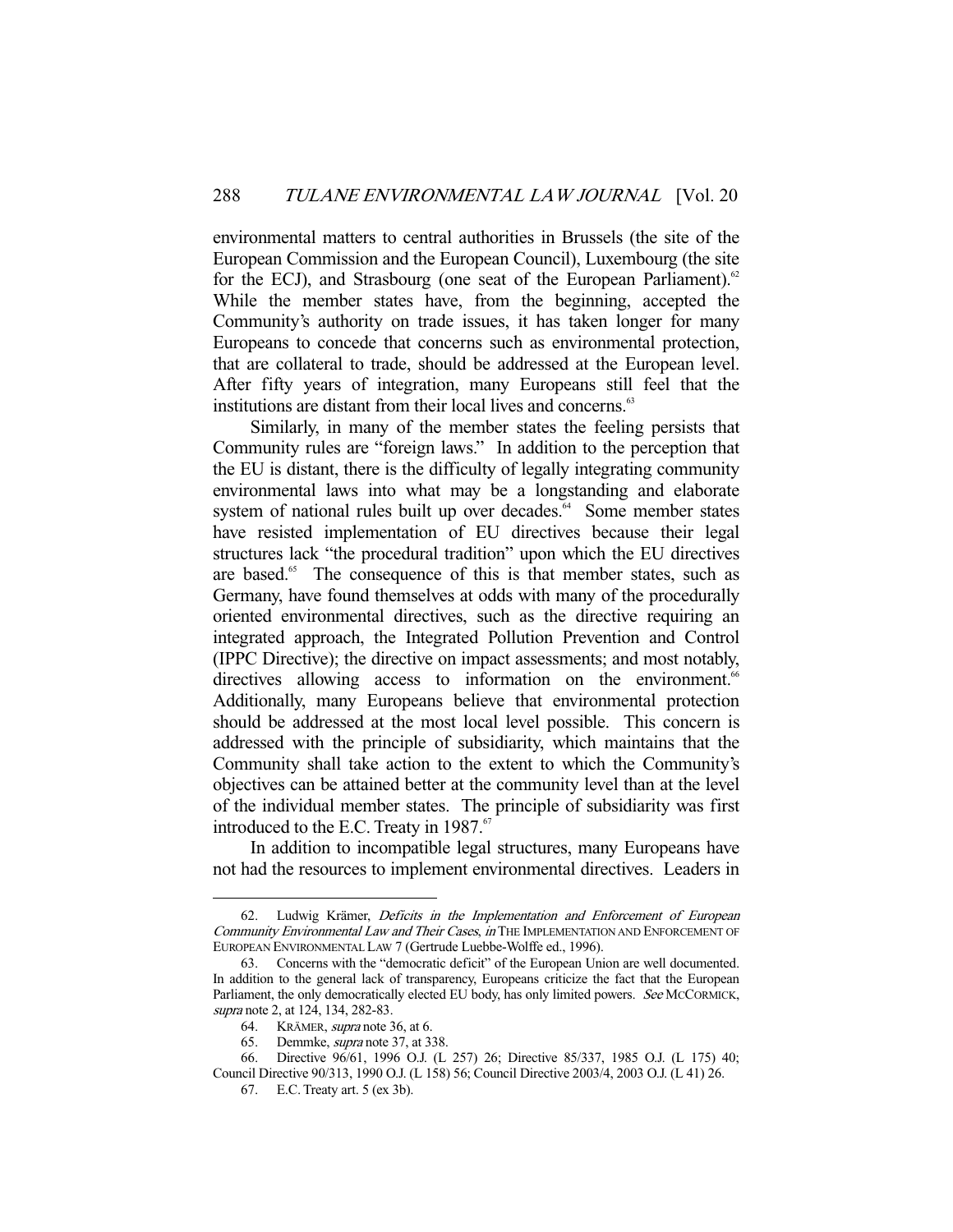some member states such as Greece, Spain, and Portugal, as well as the new Eastern European member states, believe that their countries' infrastructures can not support a well-developed environmental agency.<sup>68</sup> It goes without saying that as the political parties of the ruling government in some member states change, so too may their commitment to environmental protection.

 In the case of centralized countries such as Germany and Spain, the government may be unsuccessful at implementing European directives because it cannot prevail upon the regional states or regions that are responsible for administering the environmental directives.<sup>69</sup> For other countries, an environmental directive may conflict with a long held tradition such as hunting. For example the Wild Bird Directive, which requires the establishment of protected areas for habitat, conflicts with the long-held French tradition of hunting.<sup>70</sup>

 With twenty-seven member states in the EU as of January of 2007, it is not surprising to find almost as many reasons for refusing to implement policies perceived as peripheral to free trade as there are member states.<sup>71</sup> However, recent polls show that the European public considers protection of the environment to be as important an objective as the strengthening the economy.<sup>72</sup> To the extent that most of the environmental laws in the new member states originate in European Community measures, rather than national laws, the EU is responsible for the most significant developments in the member states' environmental law and policy.<sup>73</sup> Additionally, almost fifty years after the 1957 Treaty of Rome, momentum is growing not only for European environmental law as a whole, but also for enforcement of European environmental policies.<sup>74</sup> Using three elements essential to environmental enforcement—court penalties, inspections, and public

Reasons for inadequate implementation include not only a general lack of personnel and equipment, but also a dearth of understanding by environmental officials within the member states as to what the European-initiated law entails. See Kurt Riechenberg, Local Administration and the Binding Nature of Community Directives: A Lesser Known Side of European Legal Integration, 22 FORDHAM INT'L L.J. 696, 716-17 (1999); see also LUDWIG KRÄMER, ENVIRONMENTAL LAW 13 (1999).

 <sup>69.</sup> Demmke, supra note 37, at 339.

 <sup>70.</sup> Council Directive 79/409 on the Conservation of Wild Birds, 1979 O.J. (L103) 1; Directive 92/43/EEC on the Conservation of Natural Habitats and of Wild Fauna & Flora, 1992 O.J. (L206) 7.

 <sup>71.</sup> See DIRECTORATE GENERAL COMMUNICATION, STANDARD EUROBAROMETER 66 (2006), available at http://ec.europa.eu/public\_opinion/archives/eb/eb66/eb66\_en.htm.

 <sup>72.</sup> Id.

 <sup>73.</sup> EUROPE AND THE ENVIRONMENT: ESSAYS IN HONOUR OF LUDWIG KRÄMER (Marco Onida ed., 2004).

<sup>74.</sup> Scott, *supra* note 26, at 4.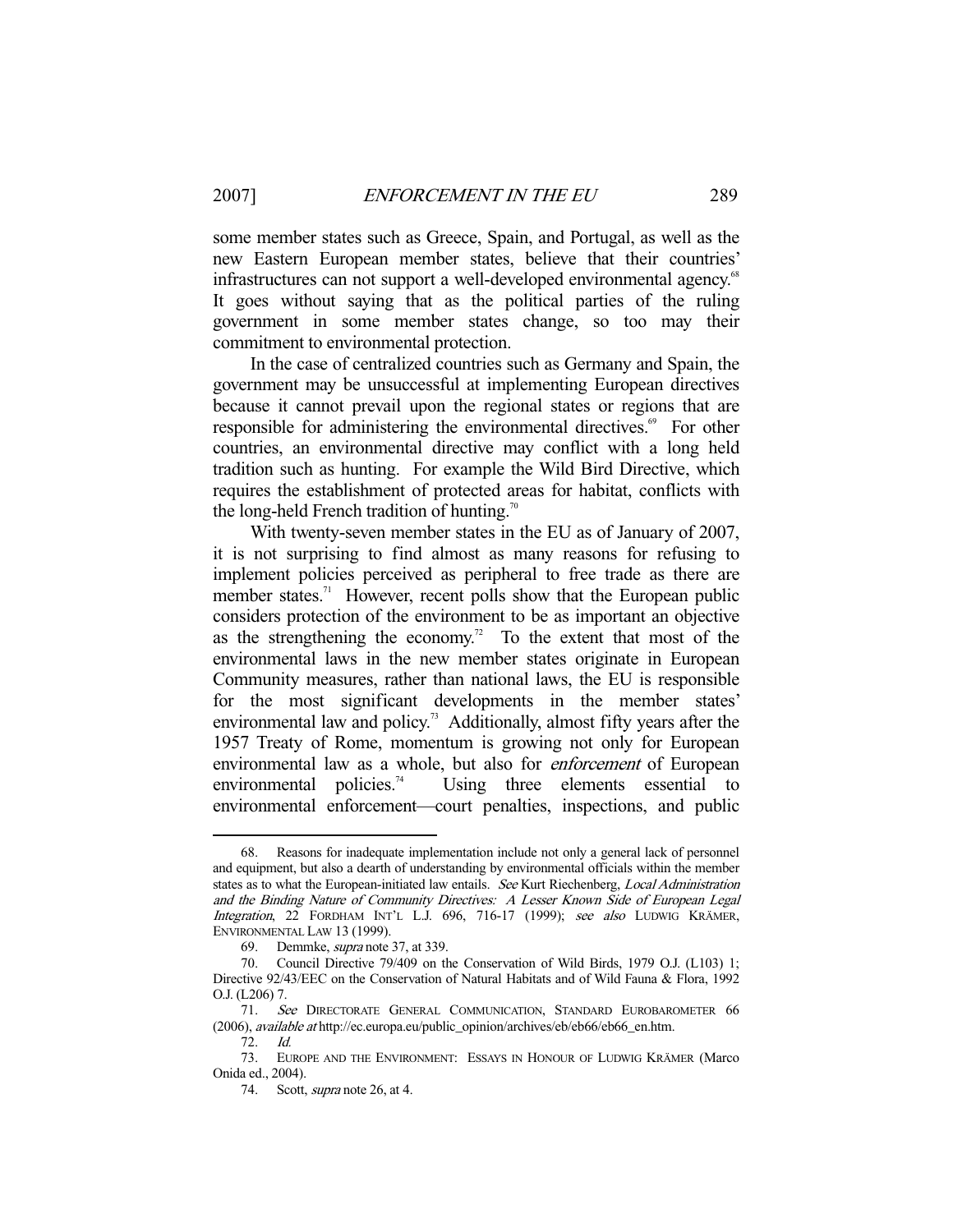access to information—the following Part details the development of a new approach to environmental enforcement within the EU.

#### III. ECJ PENALTIES, EU INSPECTIONS, AND ACCESS TO INFORMATION

#### A. The ECJ

 Lawmakers recognize that enforcement depends upon first, codifying clear and uniform laws that include some sort of punishment for failure to comply with the law; second, having a police force or a group of inspectors that can go and find out who is in compliance; and finally, having the option of taking those not in compliance to court. Punishment alternatives can include penalties, prison, withholding something the person wants (such as a permit), and shaming the violator of the law.

 During the 1980s and 1990s, the European Community codified a great number of EU environmental laws.<sup>75</sup> It has only been within the last fifteen years that the Community had financial penalties available for failure to comply, and only in the last six years that the institutions of the EU were willing to use them.<sup>76</sup> As we see below, the adjustment to allowing Community-level inspections and transparency of Community procedures has been slower in coming.

 Before examining these momentous changes, a bit of background on the roles of the Commission and the ECJ in the implementation process is appropriate. The European Commission oversees member states' application of Community environmental law in three ways: (1) it monitors to see that member states have notified the Commission of national transposition of Community measures, (2) it checks to see whether national measures are in conformity with the E.C. directives, and (3) it monitors the practical application of directives and regulations.<sup>77</sup> Only the Commission has the authority to bring proceedings for infringement of Community law against member states, and this is the Commission's most effective enforcement tool.<sup>78</sup> Article 226 of the E.C. Treaty states:

If the Commission considers that a member state has failed to fulfill an obligation under this Treaty, it shall deliver a reasoned opinion on the matter after giving the State concerned the opportunity to submit its observations.

 <sup>75.</sup> Id.

 <sup>76.</sup> LUDWIG KRÄMER, E.U.CASEBOOK ON ENVIRONMENTAL LAW 391-92 (2002).

 <sup>77.</sup> EC'S SECOND ANNUAL SURVEY 35 (1999).

<sup>78.</sup> EC Treaty art. 226; see also KRÄMER, supra note 36, at 385-88.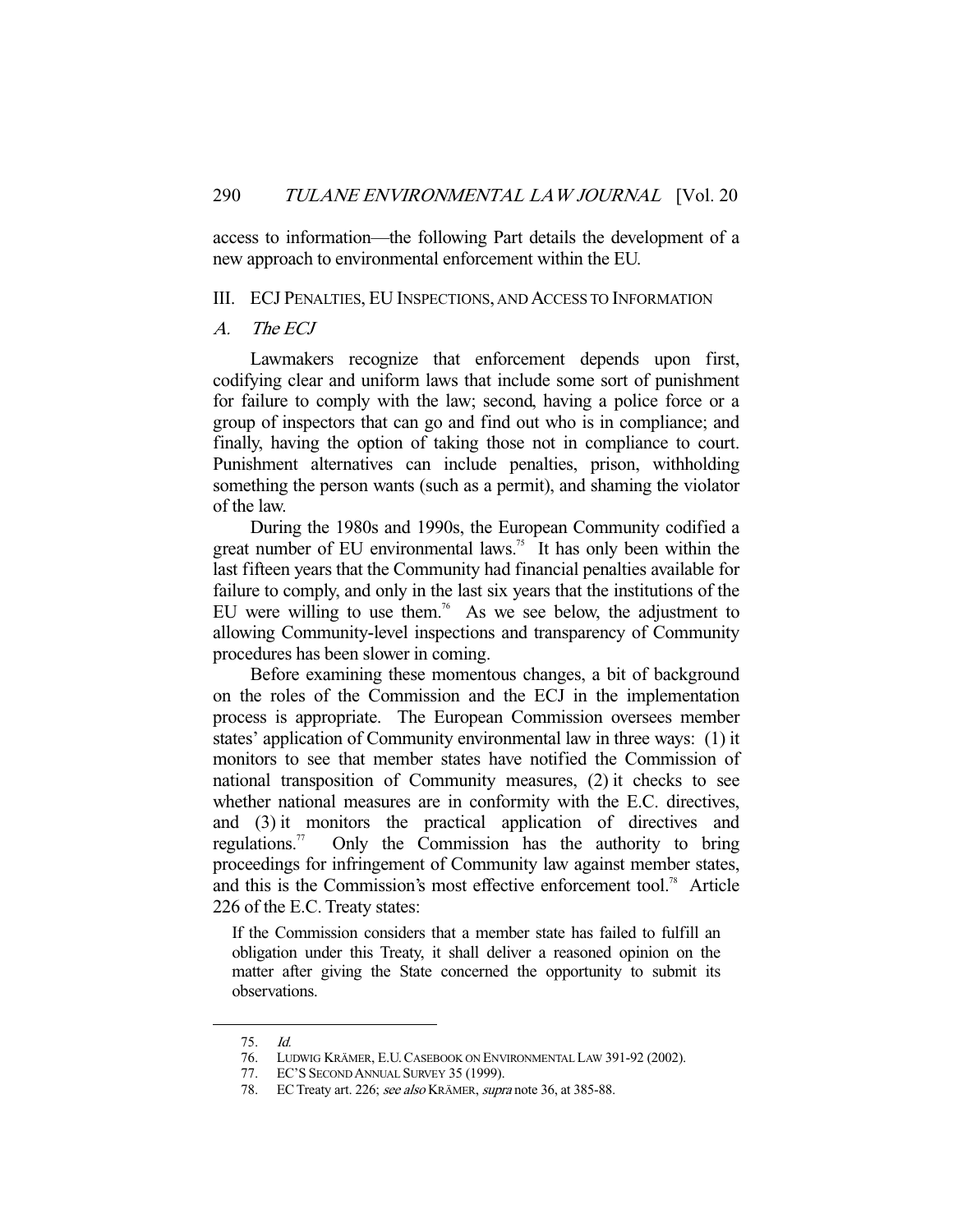If the State concerned does not comply with the opinion within the period laid down by the Commission, the latter may bring the matter before the Court of Justice.<sup>79</sup>

 The primary function of the ECJ is to interpret and implement properly the treaties established by the Community in order to ensure that both member states and branches of the Community government comply with Community law.<sup>80</sup> The contribution of the ECJ has been critical in providing the authority to build a body of law by ensuring that the interpretation and application of the treaty is observed. As perhaps the most supranational of all EU institutions, it has been a key player in promoting integration.<sup>81</sup>

 Whether it is due to political unwillingness, the technical complexity of environmental matters, or the costs involved in implementation, there are more infringements within the arena of environmental law than any other.<sup>82</sup> Between 1976 and 2002, the ECJ decided almost 300 environmental cases.<sup>83</sup> Cases referred to the Court for implementation take a long time.<sup>84</sup> The average time between the decision of the Commission to send a letter of formal notice and the actual application to the ECJ is thirty-three months.<sup>85</sup> This does not take into account the need for the parties to submit briefs and for the ECJ to hear arguments and make a decision.<sup>86</sup> Because the process is so lengthy, referring a case to the ECJ is not the most efficient of tools. Without inspections or administrative hearings, however, the Commission has fewer enforcement options than do American environmental institutions.<sup>87</sup>

 <sup>79.</sup> EC Treaty art. 226.

 <sup>80.</sup> See EEC Treaty, Mar. 25, 1957, arts. 164, 171-173; EC Treaty art. 220.

<sup>81.</sup> See MCCORMICK, supra note 2, at 173.

 <sup>82.</sup> Eighteenth Report on Monitoring the Application of Community Law, COM(2001)309 final (July 16, 2001).

 <sup>83.</sup> KRÄMER, supra note 36, at 388. During 1998, for example, the Commission referred to the ECJ 15 cases against member states, and sent 118 original or supplementary reasoned opinions. In 1997, the Commission referred 37 cases and sent 69 reasoned opinions.

<sup>84.</sup> Richard Stewart, *Environmental Law in the United States and European Community:* Spillovers, Cooperation, Rivalry, Institutions, 1992 U.CHI. LEGAL F. 41, 43 (1992).

<sup>85.</sup> KRÄMER, *supra* note 36, at 388.

<sup>86.</sup> *Id.* at 290.

 <sup>87.</sup> In fiscal year 2006, the EPA concluded 173 judicial enforcement cases, issued 4,624 final administrative orders, initiated 305 criminal cases, and conducted 23,000. In addition, 9,000 enforcement actions were pursued by the 50 states. EPA FY 2006 Compliance and Enforcement Results, http://www.epa.gov/compliance/data/results/annual/fy2006.html (last visited Apr. 4, 2007).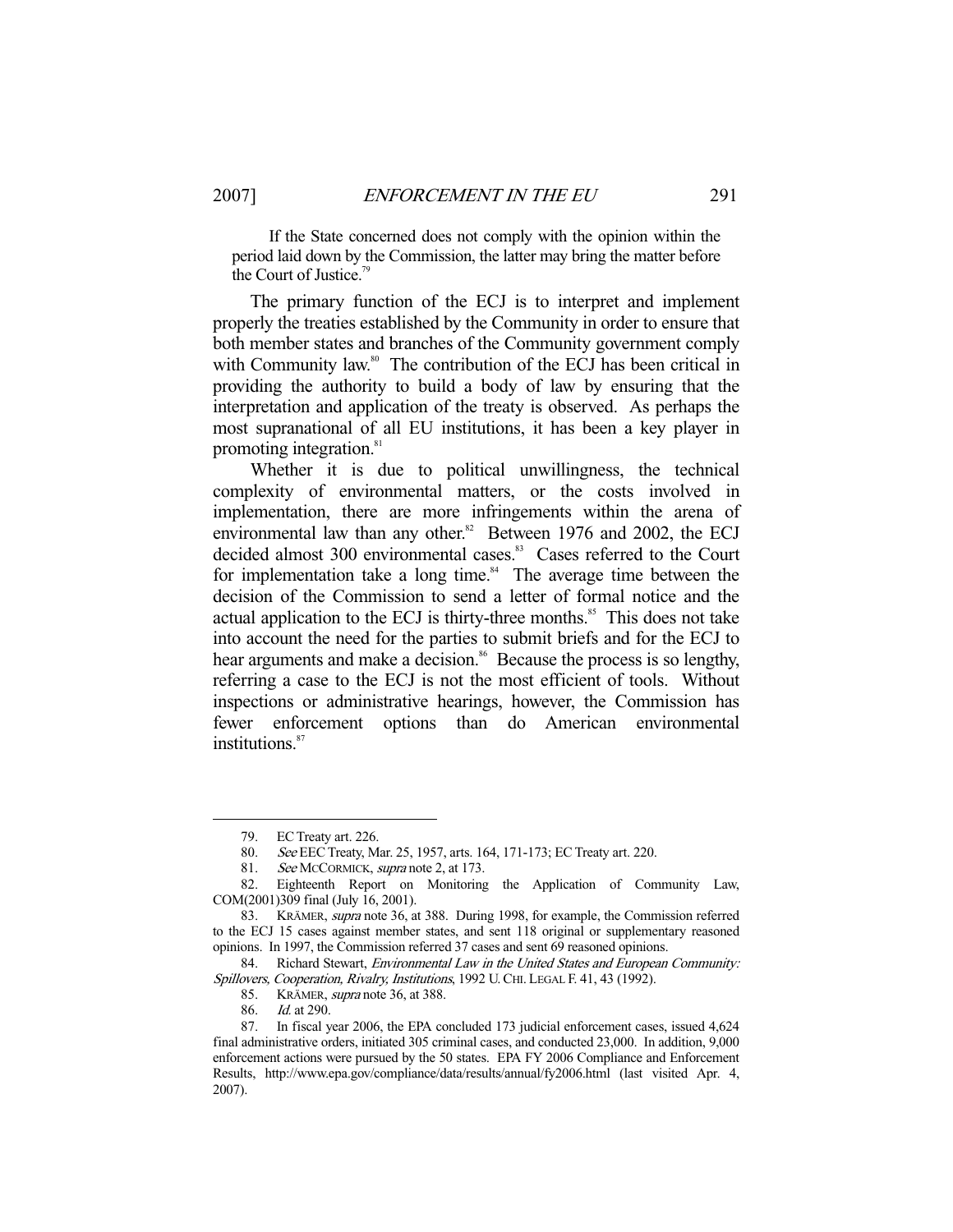#### 1. The ECJ's Use of Penalties in the Case Against Greece

 On July 4, 2000, the ECJ imposed financial penalties on a member state for failing to comply with environmental directives. Specifically, the court ordered Greece to pay 20,000 Euros for each day of delay in implementing the measures to comply with several EU waste directives.<sup>88</sup> The case was greeted as groundbreaking because it was the first time the ECJ imposed monetary penalties for failure to comply with a directive.<sup>89</sup> Prior to the entry into force of the TEU in 1992, the ECJ could not impose a financial penalty to enforce its judgment against member states.<sup>90</sup> The Commission had referred seven cases for sanctions for failure to comply with or apply Community directives to the ECJ, but the case against Greece was the first in which the Court delivered a judgment ordering a penalty before the member state complied or the case was resolved.<sup>91</sup>

 The penalties case began in 1987 when the Commission became aware of a trash facility, which had been disposing industrial and commercial waste in the area around the mouth of the Kouroupitos River on the Island of Crete. The waste could easily leech into the water and the degree of environmental danger posed by the improper disposal methods was seen as severe.<sup>92</sup> After several years of correspondence between the Commission and Greece on the need to comply with the EU waste Directives 75/442 and 78/319, the Commission found Greece's replies unsatisfactory and brought the infringement case to the ECJ in 1991.93 The Greek government explained that it had not complied because of public opposition in Chania to the creation of new landfills or incinerators.<sup>94</sup> The Court held that public opposition was not an excuse for failure to implement, and that the improper disposal had let to "significant deterioration of the environment during the protracted period."95 The Court issued a penalty based on the level of severity and the number of days of noncompliance. Greece implemented the first

 <sup>88.</sup> Case C-387/97, Commission v. Hellenic Republic of Greece, 2000 E.C.R. 2000 E.C.R. I–05047.

 <sup>89.</sup> KRÄMER, supra note 76, at 391-93.

 <sup>90.</sup> TEU art. 171. By the end of 1993, eight-nine judgments remained unimplemented, according to the Eleventh Annual Report. Eleventh Annual Report on Monitoring the Application of Community Law, at 169-73 COM (1993) 500 final (July 6, 1994).

<sup>91.</sup> KRÄMER, *supra* note 36, at 389.

<sup>92.</sup> Interview with Ludwig Krämer, *supra* note 45.

<sup>93.</sup> Greece, 2000 E.C.R. at I-5058.

 <sup>94.</sup> Id. at 5061.

 <sup>95.</sup> Id. at 5061, 5072.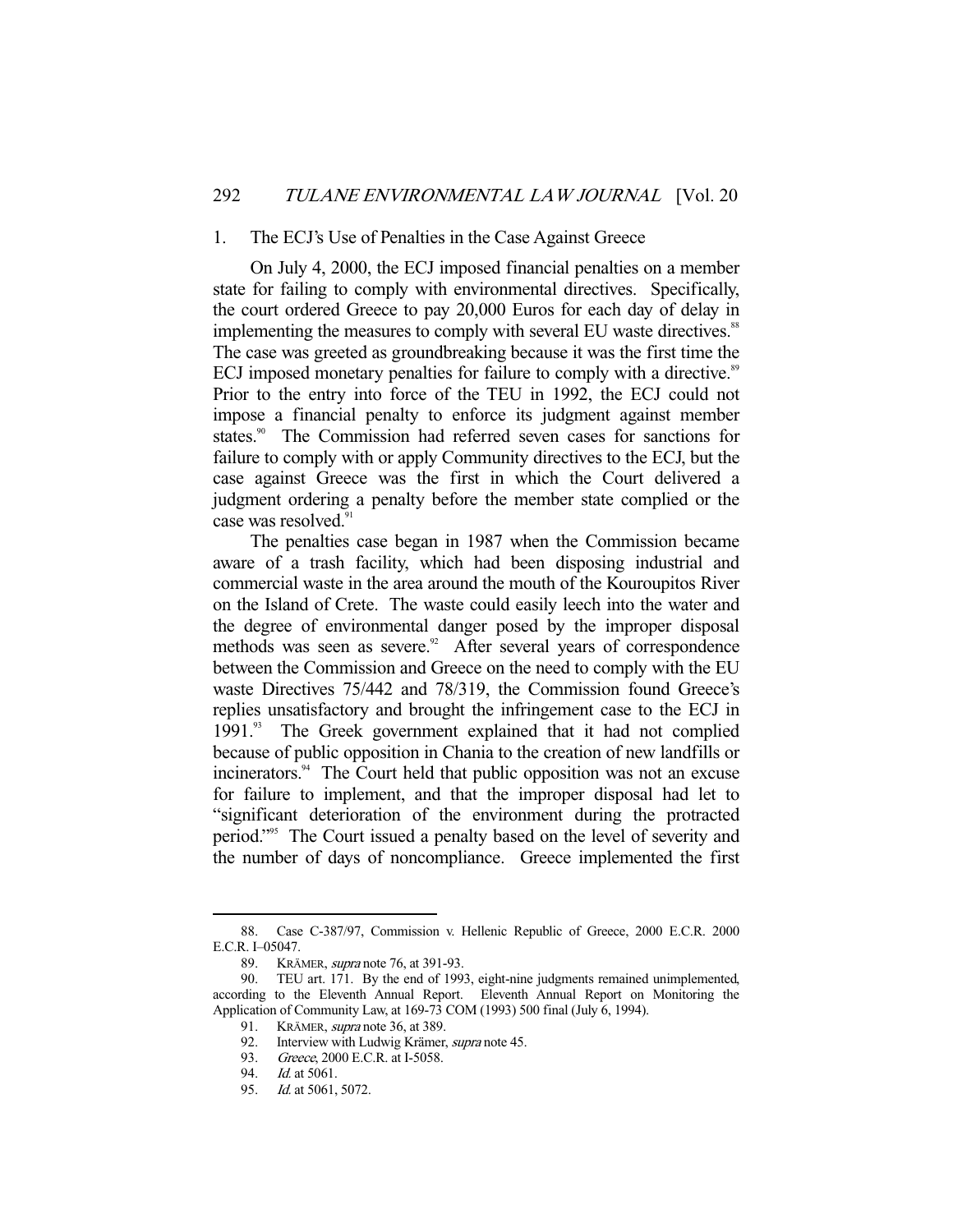judgment in late February 2001 and paid approximately five million Euros for the period from the judgment to implementation.<sup>96</sup>

 At the time the case was hailed as a significant change in approach.<sup>97</sup> While the Commission has referred a number of cases to the ECJ for penalties under article 228 for failure to comply with earlier ECJ judgments, the ECJ has issued penalties in only two other cases since its judgment against Greece in 2000.<sup>98</sup> These were the 2003 Spanish bathing water case and the 2005 French fisheries case. In the 2003 case Commission *v. Spain*, the ECJ imposed a penalty payment on Spain because one percent of the bathing areas in the Spanish inshore area were not in conformance to the limit values laid down by Directive 76/160.<sup>99</sup> The penalty of 624,150 Euros per year was imposed until Spain was entirely in compliance with the EU Bathing Waters Directive. In Commission v. French Republic, the ECJ found France to be in breach of an EU fisheries directive, allowing undersized fish be offered for sale over the course of eleven years: from 1991 until 2002. The Court inflicted periodic payments of over 57 million Euros for each six-month period starting from the Court's second ruling until compliance, and lump sum of 20 million Euros.<sup>100</sup>

 Some commentators have been frustrated with the Commission and the ECJ's highly selective use of the penalties provision of article 228, describing the sanctions as "more of a political weapon than a deterrent instrument."<sup>101</sup> However, the fact that the ECJ has been willing to use sanctions even once sends a strong message to member states about the importance of implementing EU environmental law. Infringement actions that the Commission brings to the ECJ serve as an important instrument in ensuring compliance, and the ECJ's use of the penalties provision of article 228 increases the effectiveness of that instrument against infringement. The credibility of the EU and its ability to implement and enforce its legislation are, of course, intertwined. With the increasing political integration of the EU, the member states have begun to take all EU requirements, including environmental requirements, more seriously. As EU institutions grow in legitimacy, the

 <sup>96.</sup> Nineteenth Annual Report on Monitoring the Application of Community Law (2001), at 12, COM (2002) 324 final.

<sup>97.</sup> KRÄMER, *supra* note 76, at 398.

 <sup>98.</sup> European Commission Secretariat-General, Application of Community Law, http://ec.europa.eu/community\_law/eulaw/index\_en.htm (last visited Mar. 22, 2007).

 <sup>99.</sup> Case C-278/01, Commission v. Spain, 2003 E.C.R. I-14141.

 <sup>100.</sup> Case 304/02, Commission v. French Republic, 2005 E.C.R. I-06263; 2005 3 C.M.L.R. 13, 275.

 <sup>101.</sup> Demmke, supra note 37, at 354.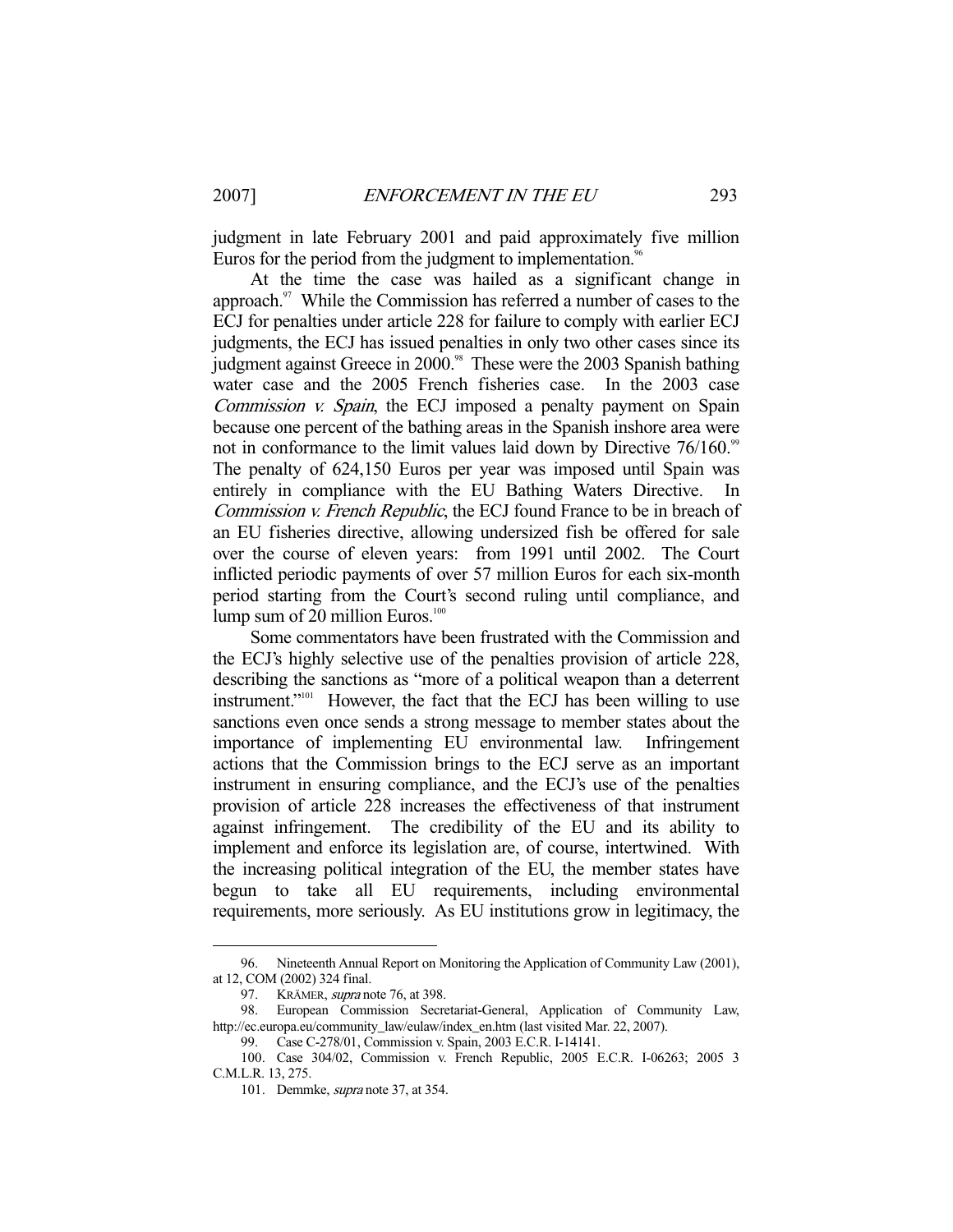Commission will be able to draw upon other tools for enforcement and central oversight, and the number of implementation cases that the Commission refers to the ECJ will decrease. These other enforcement measures might include monitoring and inspections, warning letters, civil and criminal enforcement actions against the actual polluters (rather than against the member states), notifying the public of emission levels or of violations through press releases, compliance assistance and an array of financial incentives.<sup>102</sup> All of these serve the purpose of demonstrating that someone—be it the government or the public or both—is monitoring compliance with environmental law and will use measures to ensure enforcement.

## 2. The Use of Monitoring and Inspections Within the EU

 Before a court can compel compliance with the law, the case must be referred to the court. Therefore, the centralized collection of data that allows governmental entities and the public to collect and compare information on each facility's discharges and emissions with clear environmental standards becomes a significant component of any environmental enforcement program. Although the Commission has been the primary monitoring body of the EU, the environmental directorate has had no central inspection bodies to examine whether and to what extent the member states are complying with Community environmental law. The Commission's Environmental Directorate conducts no more than one inspection per year, total. $103$  This is unique when compared with other areas of E.C. law: there are Commission inspectors for enforcement in the areas of competition, veterinary, customs, regional, and fishery policy.<sup>104</sup>

 For Americans, the contrast between the European Environmental Directorate and the United States Environmental Protection Agency is striking. The ten regional offices of the U.S. EPA conduct some 22,000 inspections annually, along with an estimated 146,000 inspections conducted along federal guidelines by the fifty state environmental agencies.<sup>105</sup>

 Results of several studies show that there is a strong correlation between inspections and compliance. One reason inspections improve

<sup>102.</sup> Silberman, *supra* note 53, at 10,525.

 <sup>103.</sup> One inspection per year does not mean one inspection per facility or one inspection per case, but rather one inspection per year, total. Interview with Ludwig Krämer, supra note 45; see also KRÄMER, supra note 36, at 381.

 <sup>104.</sup> Interview with Ludwig Krämer, supra note 45.

 <sup>105.</sup> Silberman, supra note 53, at 10,523.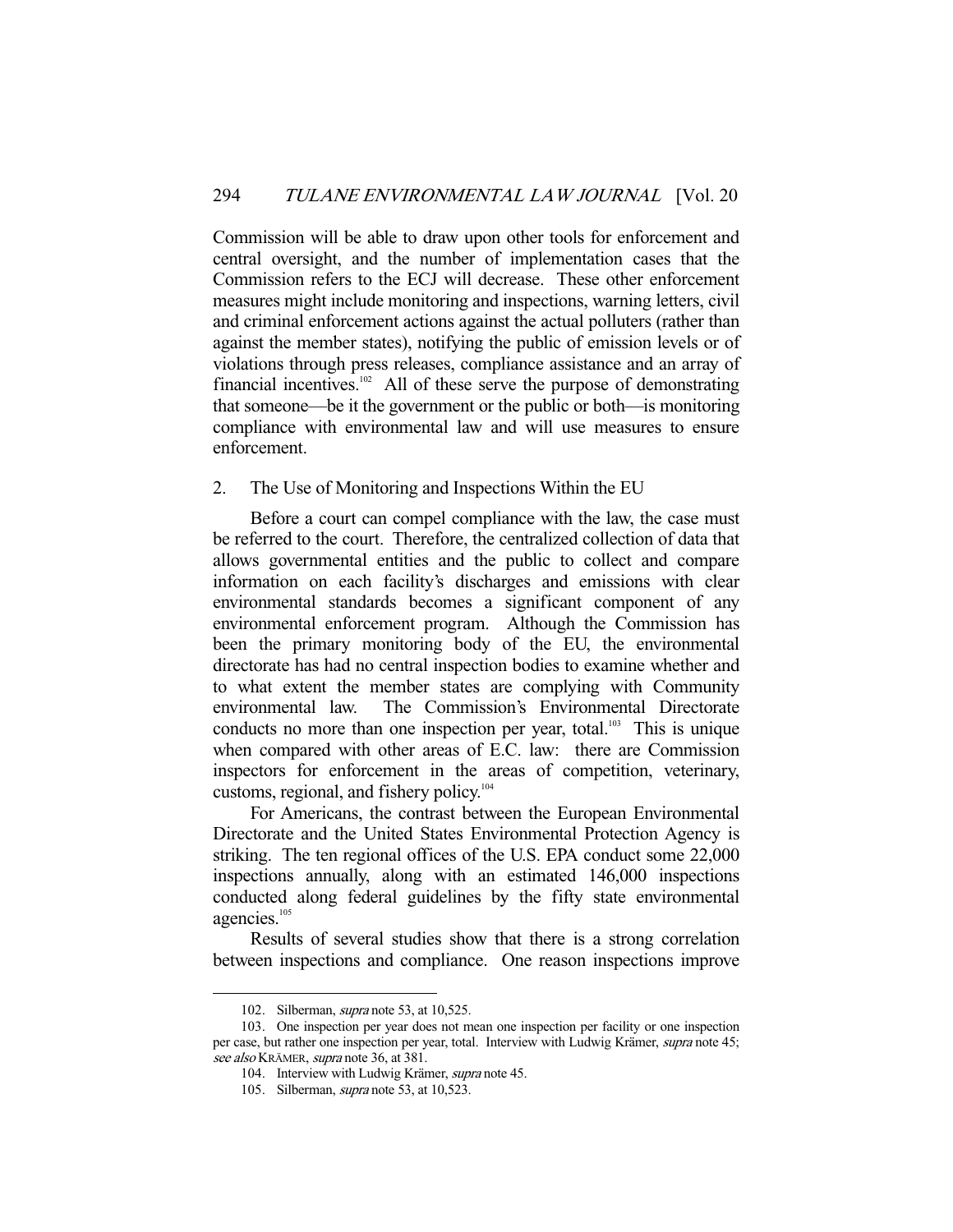compliance is that they communicate the governmental agencies' presence and therefore the increased certainty that the lawbreaker will be caught. A study by the California Air Resources Board found noncompliance to be three times higher at gasoline-dispensing facilities that were inspected once every two to three years, as opposed to retail facilities that were inspected annually.<sup>106</sup> An informal analysis conducted by the EPA Office of Enforcement and Compliance Assurance between 1990 and 1996 also found a relationship between increased noncompliance and greater lag times between inspections.<sup>107</sup> The effectiveness of a legal threat or deterrent depends upon the certainty that a lawbreaker will be caught, the nature and severity of the punishment, the *speed* of apprehension and punishment, as well as the lawbreakers' perception of these factors.<sup>108</sup>

 In Europe, environmental implementation has primarily been left to the member states, and in many of the member states, these inspections are conducted at the regional level. $109$  In Germany, the German states, or Länder, conduct most environmental inspections in the context of issuing a facility's water, air, zoning and land use permits.<sup>110</sup> While inspections need not be conducted at the EU level rather than by the member states, some central coordination is necessary to monitor compliance and refer cases of noncompliance to the ECJ. The EU member states not only vary widely in the frequency and thoroughness of their environmental inspections, they have also been unable to coordinate the collection of environmental information.<sup>111</sup> Most environmental directives require member states to submit information on their implementation efforts to the Commission, but the Commission has long been unsuccessful in getting this information.<sup>112</sup> Although the Commission has published annual reports since 1983, these reports were largely restricted to general topics such as the application of Community law, and perceived as

 <sup>106.</sup> Id.

 <sup>107.</sup> Id.

 <sup>108.</sup> Id. at 10,531.

 <sup>109.</sup> While member states recognize the need for the Commission to remain "guardian of the Treaty" and investigate transgressions, they have never been keen on appointing independent environmental inspectors whether in the context of the Commission or the European Environmental Agency. Sybille Grohs, Commission Infringement Procedure in Environmental Cases, in EUROPE AND THE ENVIRONMENT: ESSAYS IN HONOR OF LUDWIG KRÄMER, supra note 73, at 38.

<sup>110.</sup> THE IMPLEMENTATION AND ENFORCEMENT OF EUROPEAN ENVIRONMENTAL LAW, supra note 62, at 77, 85; see also Molly Hall, Pollution Havens? A Look at Environmental Permitting in the United States and Germany, 7 WIS. ENVTL. L.J. 1, 25-26 (2000).

<sup>111.</sup> KRÄMER, *supra* note 36, at 381.

 <sup>112.</sup> Id.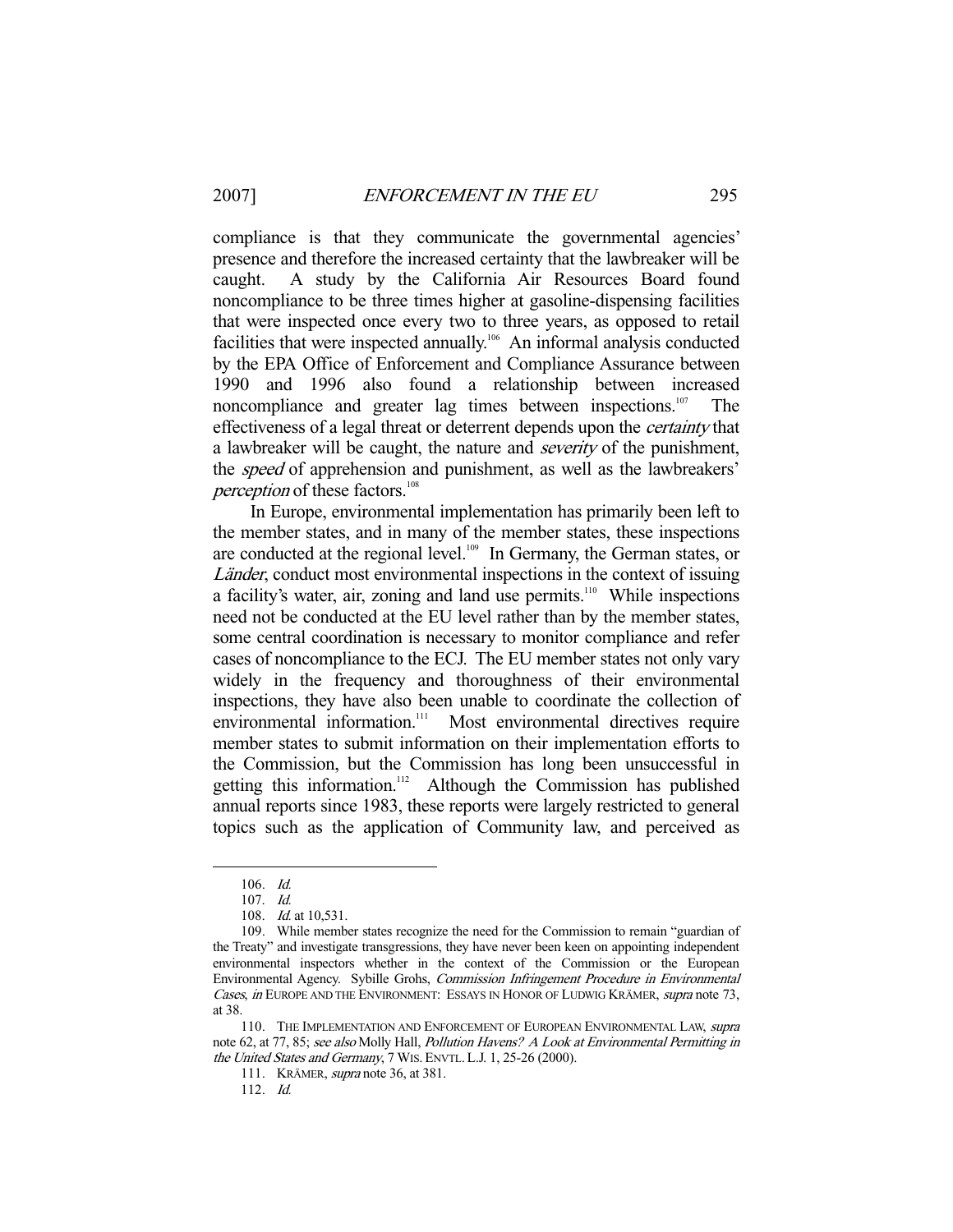neither entirely reliable nor transparent, in part because the data could not be compared from one year to the next.<sup>113</sup>

The 1992 case *Commission v. Italy*<sup>14</sup> demonstrates the disregard with which many member states have viewed EU requirements for information. The Commission brought the case against Italy for failure to comply with three directives: on wastes, dangerous wastes, and transport of dangerous wastes. Campagnia, Italy, produced some 1.62 million tons of waste per year, but its one and only waste disposal facility was unauthorized and uncontrolled. The case caught the attention of an Italian member of the European Parliament in 1987 when Campagnia, with limited waste disposal facilities and no incineration facility, began accepting another 500,000 tons of waste annually from the United States.<sup>115</sup> The Commission requested that Italy submit information on its compliance with EU waste directives. Italy refused, maintaining that it "had no obligation to furnish the Commission with the information requested."116 The ECJ ruled against Italy, holding that the member state had a responsibility to enforce implementation of EC directives within the regions, a responsibility to report to the Commission, and a responsibility to furnish proof of Campagnia's plans and programs for compliance as required by the waste directives. $117$  The Court's holding in Commission v. Italy is one of the more blatant examples of a member state's disregard for both EU environmental protection and EU reporting requirements.

 The last decade and a half has brought increased Community cooperation on collection of environmental data, central monitoring, and inspections, however. Since 1992, the Commission has funded an informal network of national environmental inspectors, the Implementation and Enforcement of Environmental Laws network, or IMPEL.<sup>118</sup> The objective of this voluntary network is to "create the necessary impetus in the European Community to ensure a more effective application of environmental legislation."119 From its secretariat in Brussels with one full-time expert and a budget of between 400- 500,000 Euros, IMPEL has a training program for inspectors and

 <sup>113.</sup> Id.

 <sup>114.</sup> Case C-33-90, [1991] E.C.R. 5987.

<sup>115.</sup> *Id.* at 5988.

 <sup>116.</sup> Case C-33/90, para. 17.

<sup>117.</sup> *Id.* paras. 19-26.

 <sup>118.</sup> The legal basis for IMPEL was provided by Decision No. 1600/2002/EC of the Parliament and the Council, laying down the Sixth Environmental Action Programme.

 <sup>119.</sup> Id.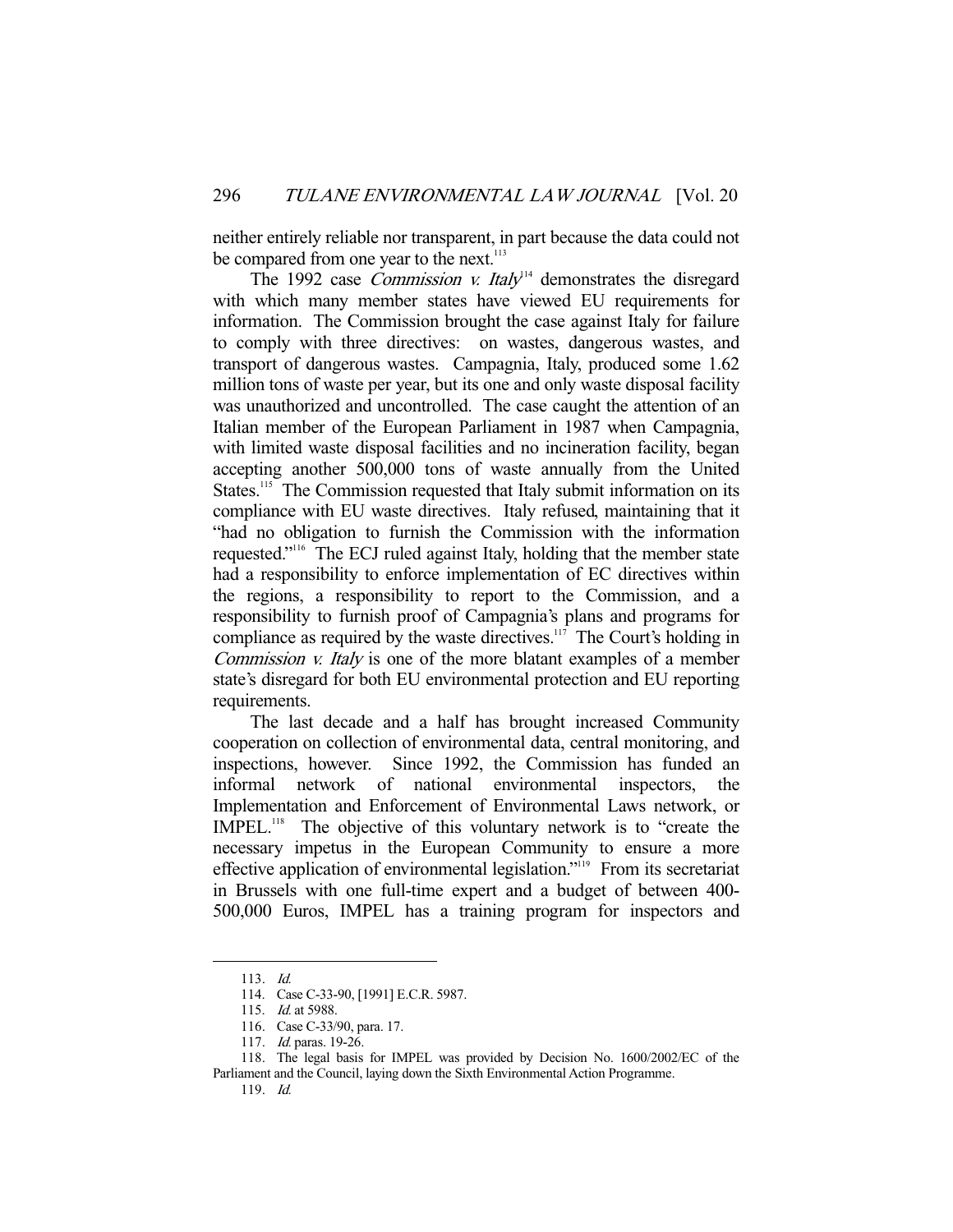minimum criteria for environmental inspections and reports.<sup>120</sup> Efforts to establish formal requirements for EU-wide inspections have been less successful. In 2001, the European Parliament attempted to enact a binding directive establishing minimum criteria for environmental inspections, but the European Council opted instead for a recommendation.<sup>121</sup>

 The European Commission's Sixth Environmental Action Program issued in 2001 also called for improved standards of inspections for member states, some reporting on implementation via an annual Commission report, and a new strategy by which the Commission would publicize the names of violators, referred to the as "name, shame and fame" strategy.<sup>122</sup> The Commission has used this "blacklisting" in "name and shame" seminars, but its effect has been limited since the list focuses on member states that have failed to implement EU environmental policies rather than individual companies.<sup>123</sup>

 Another enforcement tool is the emissions register called the European Pollutant Emission Register (EPER), which Europeans designed following the model of the American "right to know" legislation seen in the U.S. Toxic Release Inventory (TRI).<sup>124</sup> Implemented as part of the Integrated Pollution Prevention and Control (IPPCJ) Directive, the EPER requires member states to collect data on pollution emissions from some 20,000 facilities and report that data to the European Commission.<sup>125</sup> At that point, the Commission and EEA then make this site-specific information available via the Internet.<sup>126</sup>

 As directives incorporating aspects of the 1998 Aarhus Convention on access to information and justice are applied, European Institutions such as the EEA should be able to better help member states comply with

 <sup>120.</sup> See IMPEL Web site, http://europa.eu.int/comm/environment/impel/ (last visited Mar. 22, 2007).

 <sup>121. 2001</sup> O.J. (L 118) 41, Recommendation 2001/331/EC of the European Parliament and the Council on Minimum Criteria for Environmental Inspections, proposes that EU environmental inspections reinforce those done at the member state level. See also KRÄMER, supra note 36, at 381.

 <sup>122.</sup> Communication from the Commission to the Council, the Environmental Parliament, the Economic and Social Committee, and the Committee of the Regions on the Sixth Environmental Action Program of the European Community "Environment 2010: Our Future, Our Choices" (Jan. 24, 2001), available at http://eur-lex.europa.eu/LexUriServ.do?uri= CELEX:52001DC0031:EN:HTML.

 <sup>123.</sup> Demmke, supra note 37, at 352.

 <sup>124.</sup> The TRI requires over 23,000 manufacturing facilities to report annual emissions of 651 toxic chemicals to the EPA, which then makes them available via a public database. Id. at 351.

<sup>125.</sup> *Id.* at 351-52.

 <sup>126.</sup> Id.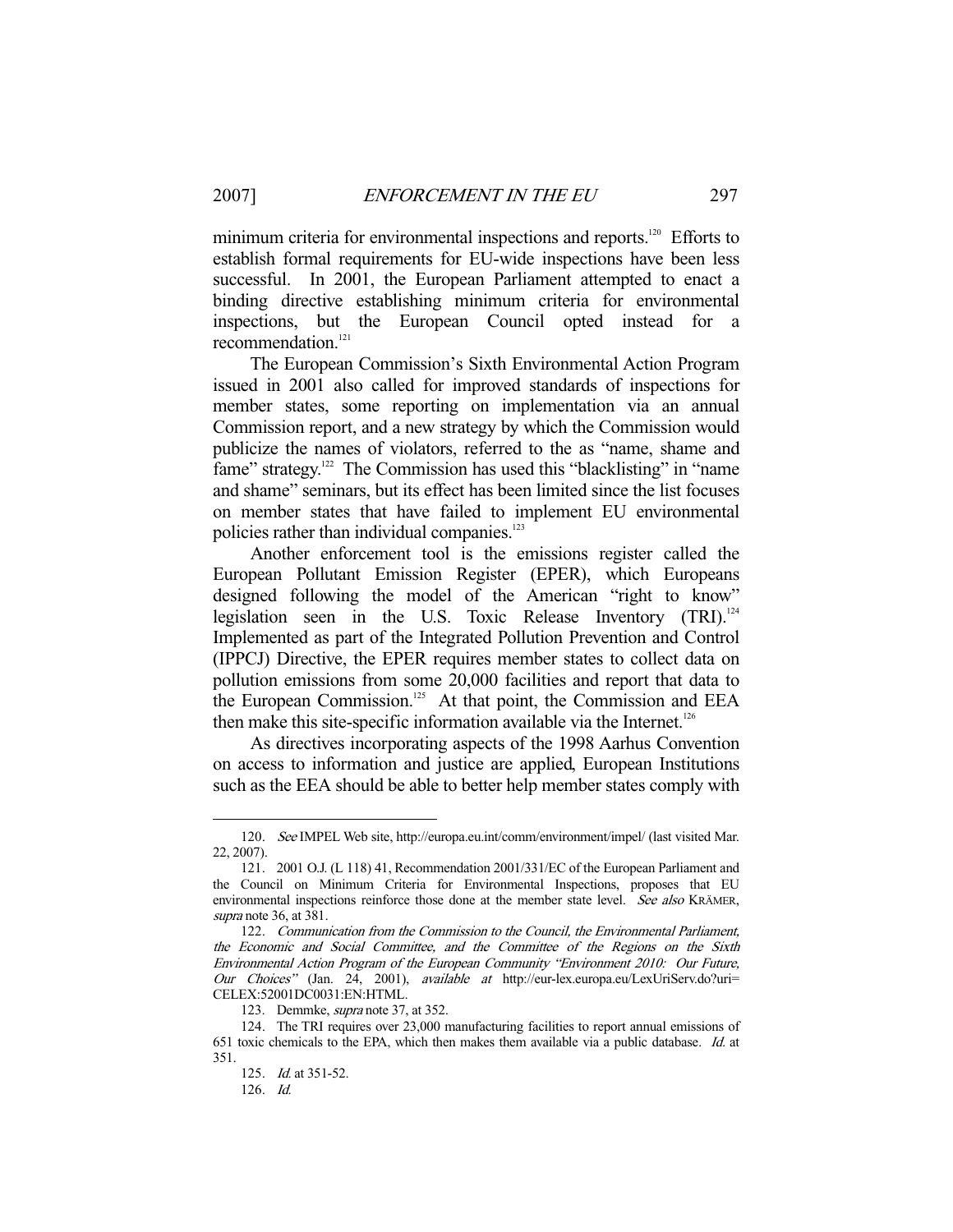the required reports submitted to the Commission on their compliance with environmental directives.<sup>127</sup> Consistent with the Aarhus Convention, the Commission has prepared measures to improve access to justice for environmental cases at the national level. Additionally, the Commission's publication of annual reports, regular press releases, and decisions on the Internet should help inform the public on progress of infringement cases.128 Thus, while Europeans remain reluctant to authorize EU-wide environmental inspections by an EU entity, IMPEL has succeeded in making the *criteria* for environmental inspections in EU member states more uniform, and increasing the types and amount of environmental monitoring information collected. Additionally, as discussed below, the 1998 Aarhus Convention and the resulting EU legislation has brought more centralized *collection and publication* of environmental data, and greater access to information.

## 3. Access to Information and Justice Within the EU

 Access to information and public participation have been considered as central principles of environmental law in several international legal documents and conventions such as the Rio Declaration on Environment and Development.<sup>129</sup> Article 1 of the TEU states that decisions should be made "as openly as possible."<sup>130</sup> The development of laws providing access to information and public participation has been difficult, with opposition arising even in member states such as Germany, which otherwise supported EU environmental directives.<sup>131</sup>

 The importance of transparency in environmental decision-making cannot be overstated. When policy-makers provide the facts, data, studies, and monitoring results on which they will base their decisions to act or not to act to the citizens who may have specific information about the geographic area, and to the organizations that may have experience protecting the environment, the quality of participation in these decisions improves, as does the quality of environmental protection.<sup>132</sup> The European Council recognized the link between transparency, or access to

 <sup>127.</sup> KRÄMER, supra note 36, at 137-45.

<sup>128.</sup> See UN/ECE Convention on Access to Information, Public Participation in Decision Making and Access to Justice in Environmental Matters; see also Grohs, supra note 109, at 37.

<sup>129.</sup> Jonathan Vershurren, Public Participation regarding the Elaboration and Approval of Projects in the EU after the Aarhus Convention, 4 Y.B. EUR. ENVTL. L. 29, 30 (2004).

 <sup>130.</sup> TEU art. 1.

 <sup>131.</sup> Hall, supra note 110, at 35-36.

<sup>132.</sup> Ludwig Krämer, Access to Environmental Information in an Open European Society—Directive 2003/4/EC, 4 Y.B. EUR. ENVTL. L. 1 (2004).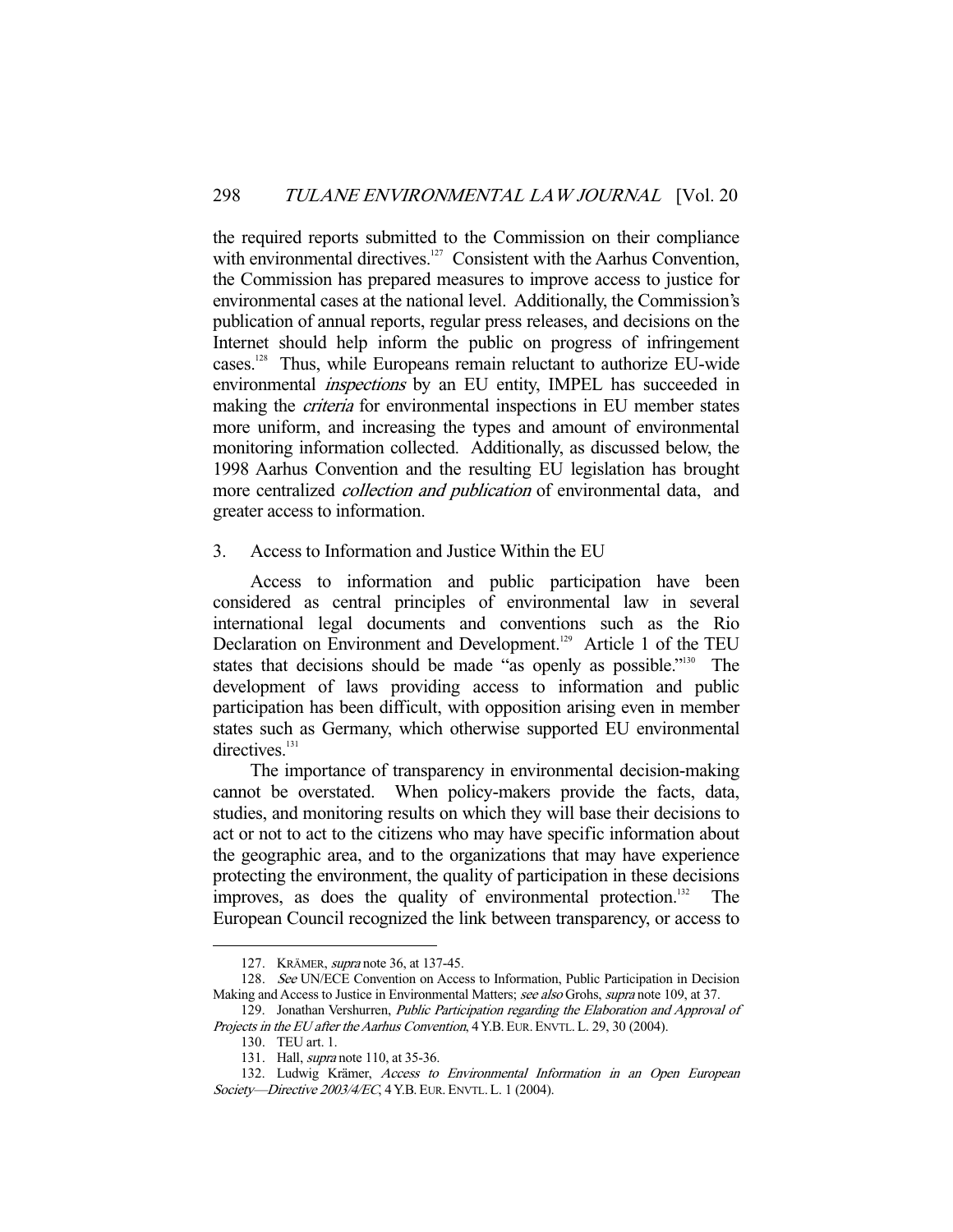information, and judicial guarantees of environmental protection in the preamble to Council Directive 90/313/EEC, Freedom of Access to Information on the Environment.<sup>133</sup>

 Europeans have long admired American administrative procedures providing for access to information, and the American procedures for environmental impact assessments. Consequently, American administrative procedures were used as a model in drafting EU directives on access to information.<sup>134</sup> Importing laws built on foreign legal models did not come without costs, however, as indicated by the lacuna between the legal principles of access to information and the legal realities discussed below.

## B. The Traditional European Approach to Access to Information

 Until recently, the law in Germany and other European member states was that information regarding environmental matters belonged to the environmental agency unless the person seeking the information could demonstrate an interest in the controversy and a reason why the agency should release the documents. The German Verwaltungsverfahrensgesetz (Administrative Procedures Act) was typical of administrative law for many member states before the 1998 Aarhus Convention, in that the German Procedures Act allowed authorities to deny permission for a number of reasons, including "the rightful interests of participants or third parties," or the fact that access would impair "the regular fulfillment of the authority's tasks."<sup>135</sup>

 In 1990, the Community adopted Directive 90/313/EEC on Freedom of Access to Information on the Environment, which established terms under which information was to be made available.<sup>136</sup> The 1992 TEU, or Maastricht Treaty, established a basis for openness, stating that the EU was conceived as an open society "in which decisions are taken as openly as possible and as closely as possible to the citizens."137 Article 255 of the 1997 Treaty of Amsterdam provided a more concrete basis for openness by granting citizens statutory right of access to documents related to decision making by the European Parliament, the European Council, and the European Commission.<sup>138</sup>

 <sup>133. 1990</sup> O.J. (L 158) 56.

<sup>134.</sup> Eckard Rehbinder, U.S. Environmental Policy: Lessons for Europe?, 1 INT'L ENVTL. AFFAIRS 3, 8 (1989).

 <sup>135.</sup> Hall, supra note 110, at 36-37.

 <sup>136.</sup> Council Directive 90/313/EEC, 1990 O.J. (L 158) 56.

 <sup>137.</sup> TEU art. 1, 2002 O.J. (L 325) 5.

<sup>138.</sup> EC Treaty art. 255; see Frankie Schram, Public Access to EU Environmental Documents—Regulation (EC) No. 1049/2001, 5 Y.B. EUR. ENVTL. L. 23, 24-25 (2005). Access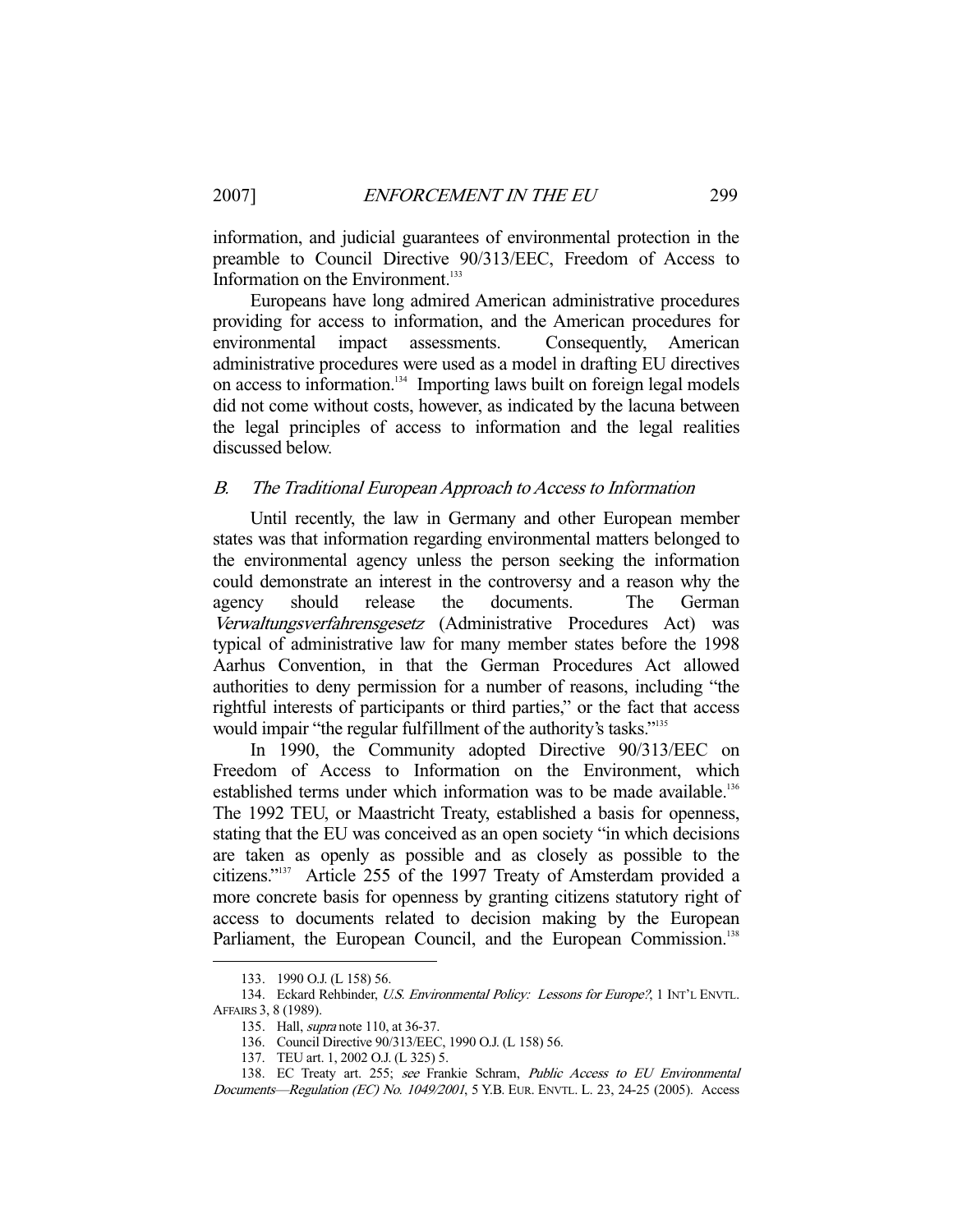Regulation (EC) No. 1049/2001 on Access to EU Documents would apply not only to documents drawn up by EU institutions, but also to documents received by them in the course of EU activities.<sup>139</sup>

#### C. Greenpeace v. Commission

The 1998 ECJ case *Greenpeace v. Commission* illustrates the EU perspective on access to information and access to justice. In Greenpeace, the ECJ refused to grant standing to the environmental nongovernmental organization, Greenpeace, on the grounds that the potential consequences of a contested Commission decision, which concerned EC financing of a power station, could only affect the rights of a NGO such as Greenpeace indirectly. Greenpeace sought information on whether the European Commission had allocated Community Structural Funds to Spain in 1991 to build power stations on the Canary Islands without first requiring Environmental Impact Assessments, as required by Directive 85/337/EEC.<sup>140</sup>

 In 1993, Greenpeace asked the Commission for full disclosure of all information relating to the funding measures the Commission had taken on the construction of the two Spanish power stations. The Commission refused to provide Greenpeace the information, claiming it concerned an internal decision making procedure of the Commission. The Commission's argument was that Greenpeace was unable to demonstrate harm peculiar to itself as an NGO, that is, that it could not show that the decision affected the Non-Governmental Organization in such a way that distinguished it individually. $141$ 

 Greenpeace's central argument to the ECJ was that given the nature of environmental interests (which a number of persons living in an area might share), there could never be a 'closed class' of applicants who could be distinguished individually and could sue to ensure compliance with EC legislation. The *Greenpeace* case shows the difficulty for third parties to gain access to information in the EU. In the Court's view, harm per se could not confer *locus standi* on an applicant, because that harm could affect a large number of people and the floodgates would be open

to documents held by other Community bodies was based upon the rules and procedures of each body.

<sup>139. 2001</sup> O.J. (L145) 43; Schram, *supra* note 138, at 31.

 <sup>140.</sup> Case 321/95P, Greenpeace Council (Greenpeace Int'l) & Others v. Commission, 1998 ECR I-1651.

 <sup>141.</sup> Greenpeace, 1998 E.C.R. at I-1656. According to Birget Dette, the idea of a closed class was set out in the 1960s, before environmental matters became a concern for the Community. Birgit Dette, Access to Justice in Environmental Matters, in LEGAL ESSAYS IN HONOUR OF LUDWIG KRÄMER 9 (Marco Onida ed., 2004).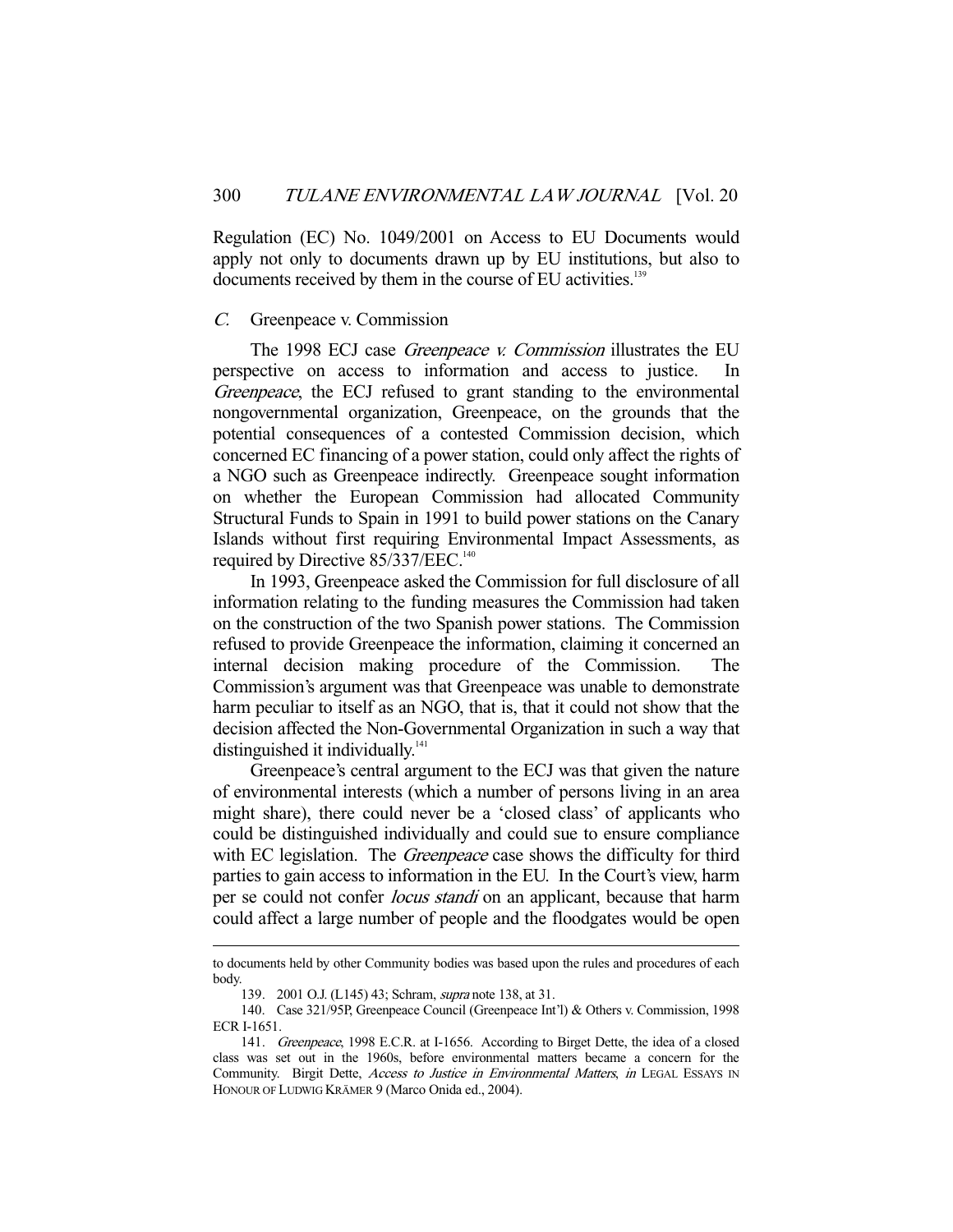to the multitudes. $142$  Ironically, according to the ECJ, the more people harmed by a violation, the less the likelihood that the criterion of "direct and individual concern" can be met.<sup>143</sup>

# D. The Aarhus Convention 1998

 The most significant symbol of the Community's change in policy on access to information and justice came with the signing in 1998 of the Convention on Access to Information, Public Participation on Decision Making and Access to Justice in Environmental Matters (Aarhus Convention) by all fifteen of the member states and the European Community itself.<sup>144</sup>

 Following Aarhus, the European Commission introduced two proposals for directives on the right of public access in the member states, the Directive on Access to Information 2003/4/EC, and the Proposal for a Directive on Access to Justice in Environmental matters.<sup>145</sup> The Directive on Access to Justice provides legal standing to citizens who can show the impairment of an interest or an individual right.<sup>146</sup> Also introduced was a proposed Regulation on applying the Provisions of the Aarhus Convention on Access to Information, Public Participation in Decision-Making, and Access to Justice in Environmental Matters to the EC Institutions and Bodies.<sup>147</sup> The objective of the proposed regulation was to create a framework of minimum requirements for access to justice within the member states to implement the Aarhus Convention, to provide for a better enforcement and practical application of Community environmental law, as well as a higher level of protection.<sup>148</sup> Qualified entities would have the right to request an

 <sup>142.</sup> Rhiannon Williams, Enforcing Environmental Law: Can the European Commission Be Held to Account?, 3 Y.B. EUR. ENVTL. L. 271, 274 (2003).

 <sup>143.</sup> The ECJ may soon change its position on the question of who may be granted standing, if the holding of the European Court of First Instance (CFI) is any indication. In 2002, the Court of First Instance redefined the notion of 'individually concerned' by departing from the ECJ's closed class interpretation. The Court of First Instance regarded a person as concerned if the measure affected his legal position in a manner that is definite and immediate. Case T-177/0, Jego-Quere v. Comm'n, 2002 E.C.R. II-2365. In 2004, the ECJ overturned the Court of First Instance's decision in this case, and rejected standing for the interested party. Case C-263/02, Comm'n v. Jego-Quere, 2004 E.C.R. I-3425.

 <sup>144. 38</sup> I.L.M. 517 (1999). The Aarhus Convention was signed in Aarhus, Denmark, on 25 June 1998 and entered into force on October 30, 2001.

 <sup>145.</sup> COM (2003) 624 Final.

 <sup>146.</sup> Dette, supra note 141, at 18.

 <sup>147.</sup> COM (2003) 622 Final.

 <sup>148.</sup> COM (2003) 624 final.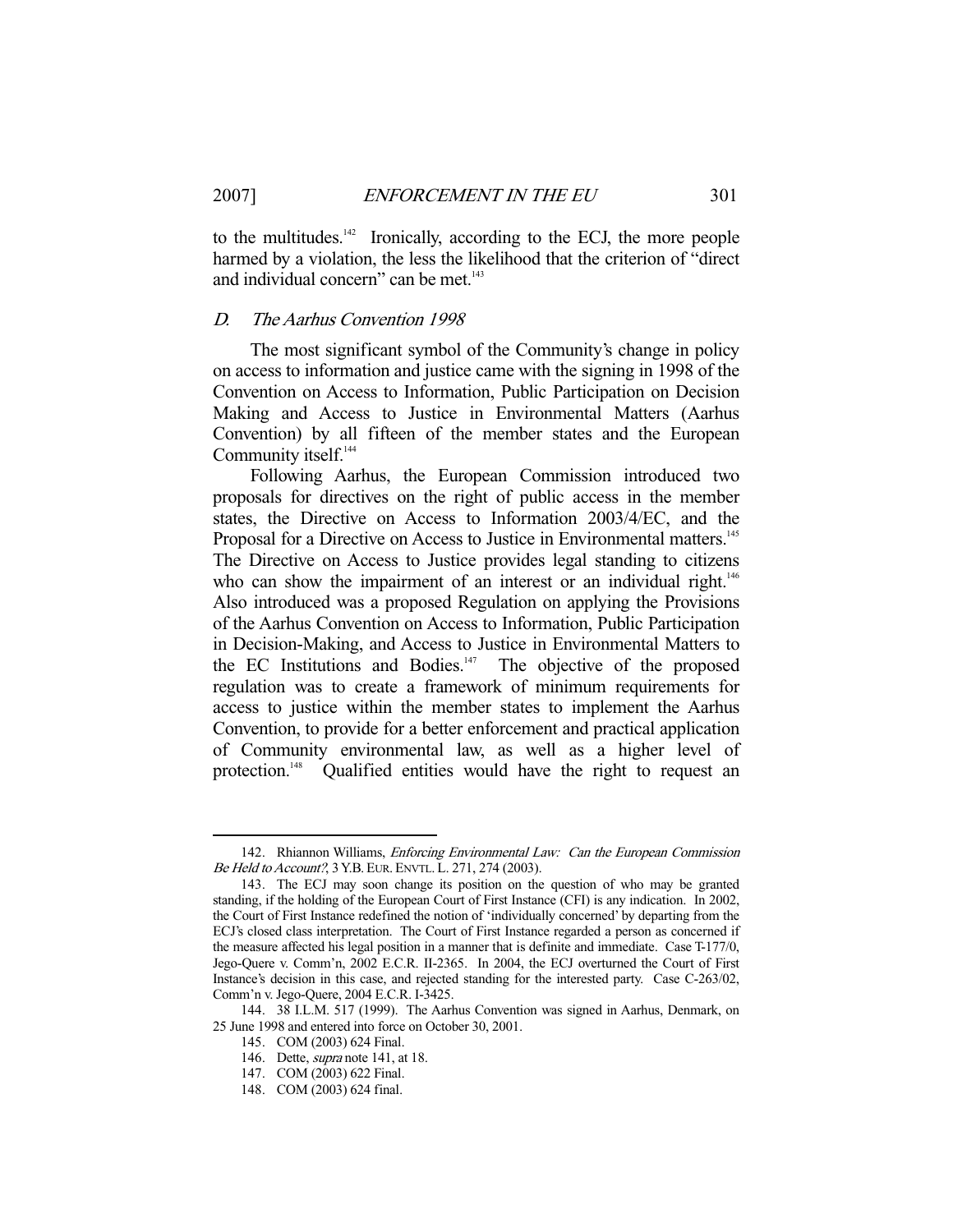internal review of a decision without having to show impairment of an interest or individual right.<sup>149</sup>

 Adopted on January 28, 2003, the Directive 2003/4 on Public Access to Environmental Information (repealing Council Directive 90/313/EEC) was designed to be consistent with the principles of the Aarhus Convention without going beyond them.<sup>150</sup> The consensus was that the Directive on Access to Information concerned only environmental information, not information generally. The 1990 Directive had contained an exhaustive definition of information relating to the environment, with the presumption that if it was not listed, it was not covered.151 The intention of the 2003 Directive was to be less ambiguous and include more areas.

#### IV. CONCLUSION

 As the EU has achieved a higher level of integration, the ECJ has shown less tolerance for member states' failure to comply with EU law, including laws traditionally seen as peripheral to the EU's central concerns. The developments of environmental enforcement identified here illustrate the EU's extension of integration beyond legislation to enforcement.

 Before one can discuss enforcement of the law, there must exist a cohesive body of codified law that can be enforced. During the 1980s the European Community began to harmonize its environmental laws by issuing directives and regulations to be implemented in all the member states. At the same time, acceptance for the concept of environmental regulation and for central Community institutions was only beginning to gain momentum. Unlike the United States, where the authority of the U.S. federal government was recognized well before the emergence of environmental laws, the credibility of the European Community's central institutions developed in parallel with the emergence of its environmental law and policies.

 After two decades of legislating environmental policy for the European Community, EU commitment to enforcement of those laws remained spotty. Since 1998, however, the European Community has taken three significant steps towards enforcement of environmental law: judicial enforcement with the threat of sanctions for failure to implement the law; improved monitoring of the law by EU-affiliated institutions;

 <sup>149.</sup> Dette, supra note 141, at 17.

 <sup>150.</sup> Krämer, supra note 132, at 1-27.

 <sup>151.</sup> Id. at 8.